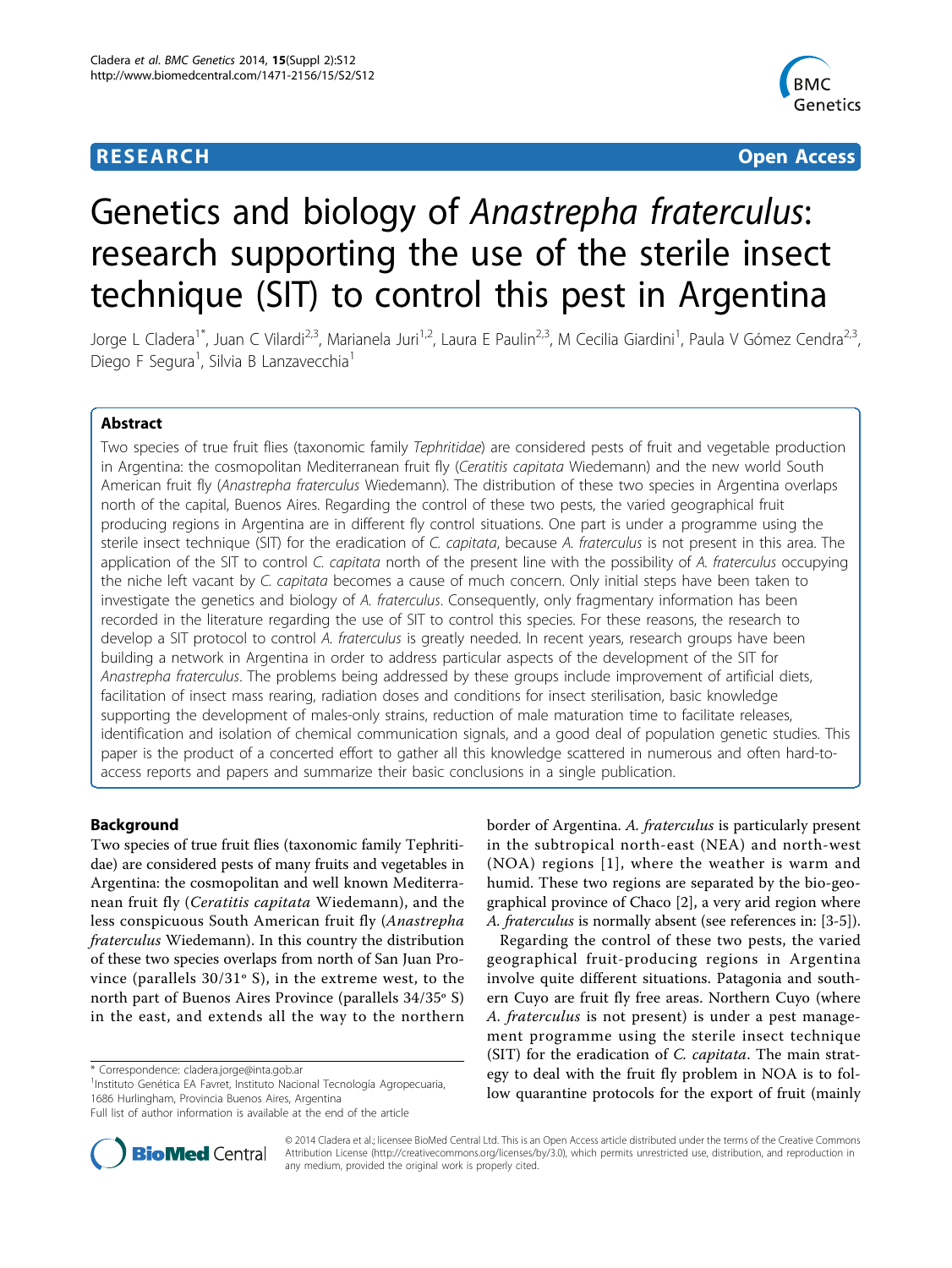lemon), whereas in NEA chemical control is applied and monitoring records are kept for both pests.

Ceratitis capitata is thoroughly known because of its wide prevalence in many places of the world. Regrettably, only initial steps have been taken to investigate the genetics and biology of A. fraterculus. As a consequence, a well-established protocol is available for the application of the SIT as a control method for C. capitata, but only fragmentary information has been recorded in the literature regarding the use of the SIT to control A. fraterculus. For this reason, research to develop a SIT protocol to control A. fraterculus is greatly needed.

In recent years, a research network has been building up in Argentina in order to address particular aspects of the development of the SIT for A. fraterculus. Besides two groups at Instituto Nacional de Tecnología Agropecuaria (INTA) in Castelar, Buenos Aires, scientific and technical studies are underway at the Universities of Buenos Aires (UBA) and Tucumán (UNT), the EEAOC (Estación Experimental Agroindustrial Obispo Colombres) in Tucumán, INTA Experimental Stations in Concordia (Entre Ríos) and San Pedro (Buenos Aires), besides laboratories at CNEA (Comisión Nacional de Energía Atómica) in Ezeiza (Buenos Aires) and from Instituto de Investigaciones Bioquímicas de Buenos Aires (IIBBA, Consejo Nacional de Investigaciones Científicas y Técnicas), and Planta Piloto de Procesos Industriales Microbiológicos (PROIMI, Consejo Nacional de Investigaciones Científicas y Técnicas) in Tucumán.

The problems being addressed by these groups include improvement of artificial diets and mass rearing, radiation doses and conditions for insect sterilisation, basic genetic knowledge supporting the development of malesonly strains, reduction of male maturation time to facilitate releases, identification and isolation of chemical communication signals and population genetic studies. This paper is the product of a concerted effort to gather all this knowledge scattered in numerous, relatively inaccessible reports and papers and summarize their basic conclusions in one publication.

#### Anastrepha fraterculus

The nominal species A. fraterculus, is a highly polyphagous pest reported to occur from southern United States (Texas) to Argentina [[6,7](#page-10-0)], attacking over 80 species of plants along this range, including major fruit crops [\[8,9](#page-10-0)]. Its presence limits international trade because of quarantine regulations to avoid cross-border introductions [[7](#page-10-0)]. This pest and *C. capitata* are the only fruit fly species of economic and quarantine importance reported in Argentina. These species are also economically important in large fruit production areas of Peru, Uruguay, and southern Brazil (see [\[10,11\]](#page-10-0) and the present review). The development of technologies and strategies for control and/or

eradication of both species simultaneously is of great interest. Furthermore, the application of the SIT to control C. capitata in overlapping areas with the possibility of A. fraterculus occupying the niche left vacant by C. capitata becomes a cause of much concern. Any effort to remove, suppress or exclude A. fraterculus from fruit producing regions should have a positive impact on local development and regional economies. In contrast, if no effective control method is developed against A. fraterculus in the near future, possible population expansions of this species might greatly reduce the benefits of C. capitata control in those areas of coexistence [[10,11](#page-10-0)].

At present, the only control method available for A. fraterculus is the use of bait sprays. This represents a problem particularly in areas where it coexists with C. capitata. In such situations, the application of the SIT against A. fraterculus is a very attractive alternative ([[11](#page-10-0)], see more ref. in [[12\]](#page-10-0)). At the South American regional level, research on the possibility of using the SIT to eradicate populations of A. fraterculus was initially reported in a workshop organised by the International Atomic Energy Agency (IAEA) at Viña del Mar in November 1996 [[10](#page-10-0)], but prior to that, a number of investigations had already been advancing; especially at the University of São Paulo and Empresa Brasileira de Pesquisa Agropecuária (EMBRAPA), Rio Grande do Sul, in Brazil; and, in Argentina, at Instituto de Genética INTA, the University of Buenos Aires, and Centro de Investigaciones para la Regulación de Poblaciones de Organismos Nocivos (CIRPON-Tucumán) [[6](#page-10-0),[13](#page-10-0)-[16\]](#page-10-0). Furthermore, already in the 1970's, Peruvian researchers at La Molina facilities in Lima performed pioneering efforts in this direction producing a series of reports published in local journals [\[17\]](#page-11-0). However, a problem with this early research is that the taxonomic delimitation of the entities under analysis was not entirely clear.

In reference to the taxon A. fraterculus, many reports have compared flies from different sites or hosts (see references listed recently by Cáceres et al. [[18](#page-11-0)]). Records show differences in morphology [\[19\]](#page-11-0), karyotypes, isozymes [\[20](#page-11-0)], host preference [[21\]](#page-11-0), egg morphology [[22](#page-11-0)], hybridisation [\[23\]](#page-11-0), mitochondrial DNA [\[24\]](#page-11-0), highly repetitive DNA [[25\]](#page-11-0), morphometrics [[26](#page-11-0)], and mating compatibility [[27\]](#page-11-0). Many authors have indicated that the nominal species, A. fraterculus, actually is a complex of species (for a first revision, see [\[7\]](#page-10-0); and for additional discussion, see [[26](#page-11-0),[28](#page-11-0),[29](#page-11-0)]).

Resolution of this complex is of outmost importance. This problem is now being addressed by a multidisciplinary research project coordinated by FAO/IAEA. Specialists from Argentina, Brazil, Colombia, Czech Republic, Italy, Mexico, and USA met recently (August 2013) in Tucumán, Argentina, and agreed on the fact that A. fraterculus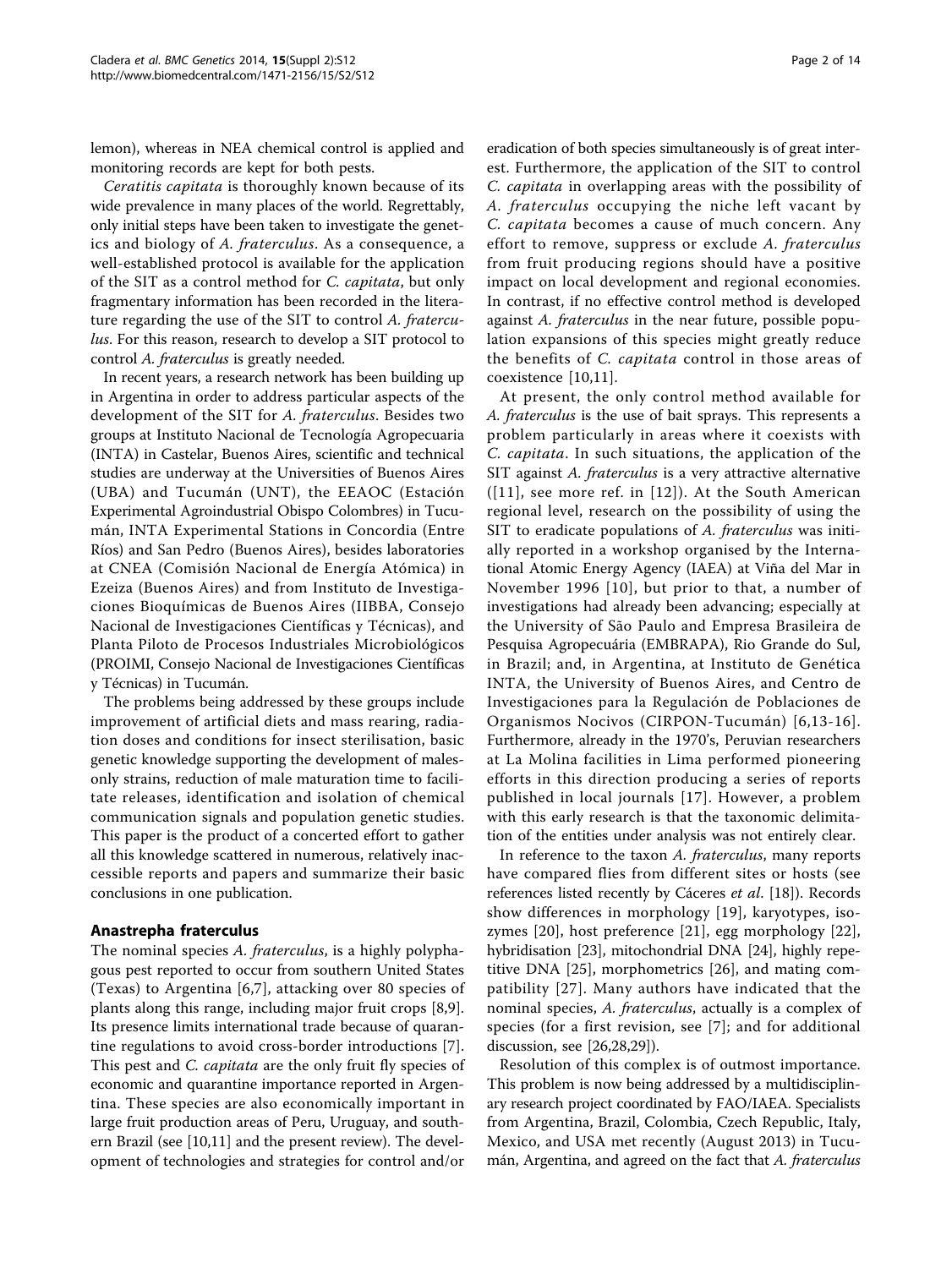is composed of at least seven different biological entities: "Ongoing studies using different methodologies (DNA, morphology, cytology, sexual behaviour, and the chemical profile of male-emitted volatiles and cuticle extracts) confirm the existence of several of these species. This result is also supported by a comprehensive morphological study that incorporates collections from the whole region. Finally, a large number of mating crosses among various origins points towards the fact that the population differences are correlated with behavioural reproductive isolation. Research is ongoing to define species limits and their distribution, as well as to formally name these putative species. This will be critical for international trade and any SIT application (Insect and Pest Control Newsletter Nº82, January 2014, p.15). In fact, as mentioned by Silva and Barr [[30\]](#page-11-0), the delimitation and identification of a species or a complex of species is essential for basic and applied research and have far-reaching practical consequences, as is the SIT implementation. This characterisation needs to be achieved by studies about genetic, morphology and behaviour.

## Biology of Anastrepha fraterculus

For an efficient and effective application of the SIT we need an adequate knowledge of the biology of the pest species in general, and of the potential target populations in particular. The successful application of the SIT requires the ability to rear, sterilise and distribute sufficient insects to achieve a high sterile-to-wild insect ratio in the field, and also that the sterile males can successfully compete and mate with their wild counterparts after being mass-produced in an artificial environment, exposed to ionising radiation, densely packed and shipped to a distant facility, often immobilised, chilled, and ejected from flying aircraft [\[31](#page-11-0)]. The key biological aspects that determine the suitability of laboratory strains for SIT have been identified as: colonisation procedures and strain management, especially studies on insect nutrition, irradiation protocols, field dispersal and survival, field cage behaviour, and mating compatibility and competitiveness [[31](#page-11-0)]. For A. fraterculus some of these aspects have been reviewed by Cáceres et al. under the umbrella of "quality management" [[32\]](#page-11-0). We review here some aspects on A. fraterculus biology that may be necessary to apply the SIT on this species.

The literature on life history strategies of tephritid fruit flies, reviewed by Fletcher [[33\]](#page-11-0), reports for A. fraterculus that adults do not disperse long distances, live 3-4 months in the laboratory, spend unfavourable periods in the adult stage, mate away from host plants, feed on ripe fruit and produce 200-400 eggs per female (citing works of Malavasi and Morgante [[34\]](#page-11-0), and Malavasi et al. [[35\]](#page-11-0)). In recent years, Utgés [[36](#page-11-0)] has evaluated the dispersal and the spatial distribution of A. fraterculus, which had received different pre-release diets. The average maximum distance reached was 150-160 m (according to records obtained for up to 8 days after release) and no differences were found among diets or between sexes. Larger capture densities were always near the releasing point and there was no apparent association with wind direction. The oviposition behaviour of A. fraterculus was first observed by Barros et al. [\[37\]](#page-11-0) who described that after landing on the fruit, the female displays three stages: searching, puncturing (egg-laying) and dragging of the ovipositor over the fruit surface. Prokopy et al. [[38](#page-11-0)] showed that in the process of dragging her ovipositor, the female deposits on the fruit an "oviposition-deterring pheromone".

Although an A. fraterculus strain was artificially reared in Peru as early as 1971 [[39\]](#page-11-0), the first report of artificial rearing was published by Salles in 1992 for A. fratercu-lus from Brazil [[13\]](#page-10-0). This author tested the influence of photoperiod [[14\]](#page-10-0) and temperature [\[15](#page-10-0)] on development, finding that the life cycle may be completed between 20 and 25 ºC, but largest amounts of eggs are laid at 25 ºC. A more thorough work by Cardoso et al. [\[40](#page-11-0)] evaluated the effect of temperature on the reproductive potential, life span, and life expectancy. By 1996, four research groups (in Peru [[41](#page-11-0)], Brazil [[42](#page-11-0)], Argentina [[43](#page-11-0)], and Colombia [[44\]](#page-11-0)) were rearing A. fraterculus and performing small scale experiments in laboratory. A preliminary protocol for mass rearing A. fraterculus in Argentina was first published by Jaldo et al. [[45](#page-11-0)] and Vera et al. [[12\]](#page-10-0) improved this technique and tested quality control parameters on a medium size scale of production. The nutritional requirements of A. fraterculus comparing different diets containing sugar, protein or other nutrients, either simultaneously or alternating have been then extensively investigated [\[36](#page-11-0),[46](#page-11-0)-[48](#page-11-0)]. The general conclusion is that adult flies are able to select the food according to their needs and, for rearing facilities, the strategy of offering sugar and protein in different feeders could lead to an optimal ratio in terms of maturation and survival.

The survival of laboratory-reared sterile insects must be investigated because, as mentioned above, the massrearing and sterilisation processes required by the SIT may cause loss of fitness [[49](#page-11-0)-[51](#page-11-0)]. Experiments in field cages performed in Argentina showed that laboratoryreared males (either irradiated or not) may have a similar or higher survival rate compared to wild ones [[46](#page-11-0)]. Incidentally, survival in field cages is drastically shorter than under laboratory conditions [[40,52\]](#page-11-0). This indicates that field cage represents a challenging environment simulating open field conditions useful for quality control tests for laboratory-reared males. The effect of nutrition on A. fraterculus survival in open field was also studied by Utgés [[36\]](#page-11-0). A trend to a reduction in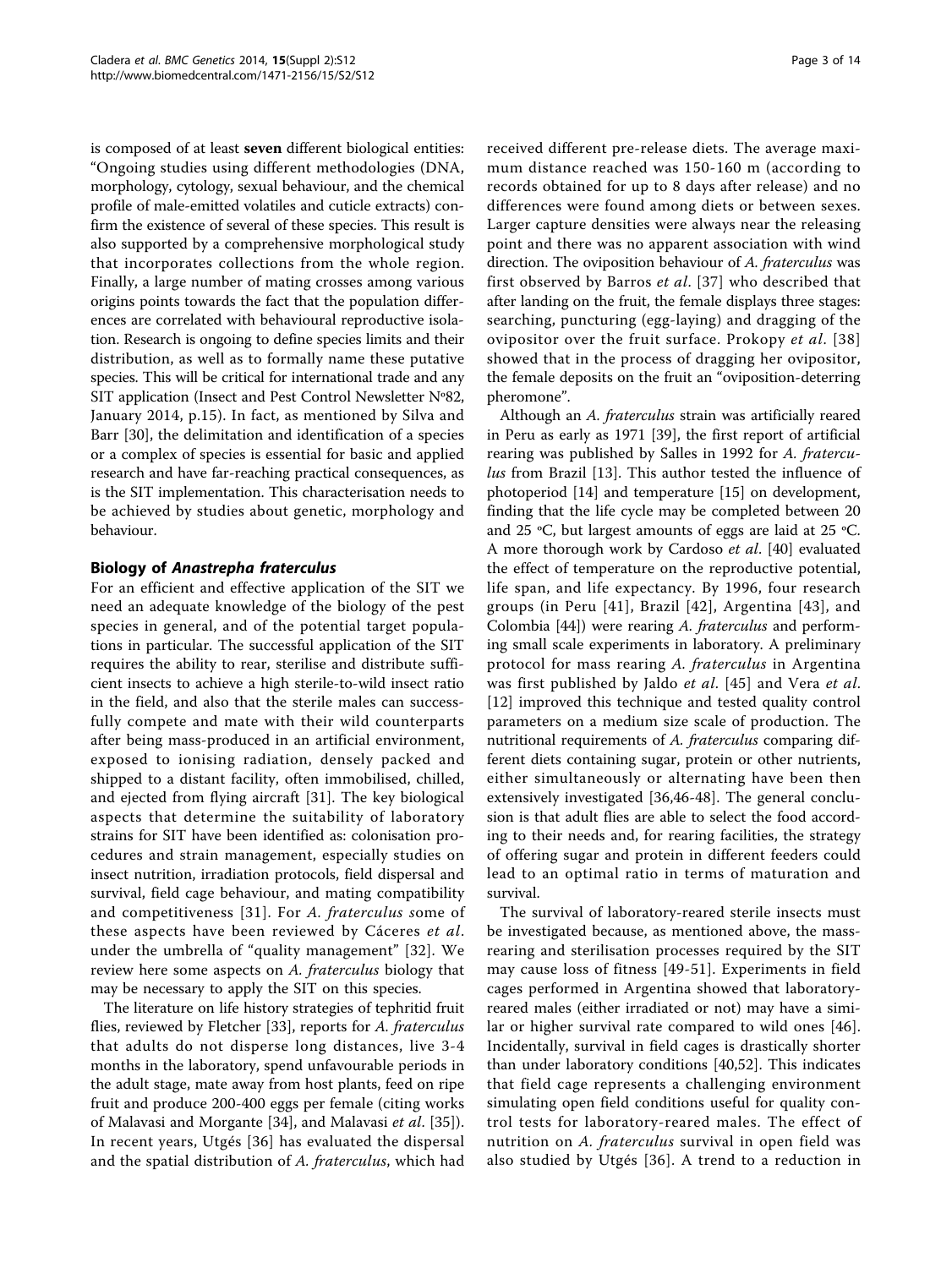survival when adult flies had received a diet rich in protein was suggested; however, in open field experiments survival is inferred from trap captures (non-protein baits are not available for A. fraterculus yet), so the possibility that insects fed with proteins before release are less attracted to traps with protein baits cannot be ruled out as a potential bias in this study.

#### Mating behaviour of Anastrepha fraterculus

Aluja and Norrbom stated that "The success of the SIT hinges on a deep understanding of behavioural mechanisms" [[53\]](#page-11-0). Among them, the ability of sterile males to mate and transfer functional sperm to wild females is one of the key factors. This ability depends on the processes of sexual maturation, the courtship behaviour and the ability of released sterile males to modulate re-mating behaviour in females. All three aspects were investigated in A. fraterculus and are briefly reviewed here.

A long pre-copulatory period of adult males poses a problem in the practice of the SIT. When sterile flies are maintained at the fly handling facilities for several days before their release, the operational costs (food, space, and staff cf. [\[54\]](#page-11-0)) considerably increase. Besides, holding adults may also lead to physical damage to the flies (cf. [\[55\]](#page-11-0)), sometimes forcing the release of sexually immature flies, which are not able to compete with wild males.

As for other Anastrepha species, in A. fraterculus, sexual maturation is a slow process, so the male maturation problem has received a good deal of attention. Lima et al. [[52](#page-11-0)] reported that males reach complete sexual maturation 8-9 days after emergence, and Salles found that some males start pheromone calling (males expand the abdominal pleura, where the salivary glands are located [[56\]](#page-11-0); see Figure 1) at day 5 after adult emergence [\[42,57](#page-11-0)]. More recently, Segura et al. [[58\]](#page-11-0) have found high variability in the age that males need to reach to exhibit the pheromone calling (Figure 1) and be able to mate; the average is approximately 7 days after emergence, but



Figure 1 Male A. fraterculus. Calling male expanding the abdominal pleura where the glands are located

some males start to mate with virgin females at day 4 and others need 10 days. Some evidence of the genetic control of this variability was found studying mutant strains of A. fraterculus. The Sexual maturation process was significantly faster in one strain than in the others and this trait was paternally inherited [\[59\]](#page-11-0).

The juvenile hormone analogue methoprene (applied topically) shortens in ca. 3 days the pre-copula period of sterile A. fraterculus males under laboratory conditions [[58\]](#page-11-0). The mating competitiveness in field cages of young methoprene-treated males was found very satisfactory [[60](#page-12-0)-[62\]](#page-12-0). It has been also found that methoprene did not accelerate maturation in females to the same extent, so a sort of "physiological sexing" results as by-product, which may help to increase the efficiency of the SIT against A. fraterculus [[61\]](#page-12-0). The age of first calling also varies in response to the adult diet [\[36](#page-11-0)], so the implementation of methoprene acceleration would also require that flies receive sugar and protein before they are released [[60,61\]](#page-12-0). Methoprene-treated males induce in wild females less "refractoriness" to re-mate than mature wild males [[62\]](#page-12-0). Probably the juvenile hormone analogue accelerates the mating onset in A. fraterculus males but does not act as efficiently in the synthesis of males' accessory glands products, which modulate females re-mating behaviour, a hypothesis that needs evaluation.

Once sexually mature, the A. fraterculus male engages in complex sexual behaviours that may become critical in deciding success or failure of the SIT released male insects attempting to mate with females in the wild. These behaviours include, besides the above mentioned pheromone calling, "lekking", acoustic signals, increased motion activity and wing displays. These activities as well as the effects of rearing conditions on them are briefly reviewed here.

Lekking: To attract females and mate, the males of some species aggregate in a group denominated lek. In A. fraterculus each lek is integrated by 3-8 males [[35](#page-11-0)] who increase their mating probability by investing more time in calling [[63](#page-12-0)]. Some males may be calling outside the lek or alternating inside and outside [\[35](#page-11-0)], however, males that call always inside the lek mate more frequently than the others [[63](#page-12-0)]. This stresses the importance of calling location in male mating success.

Courtship: Mating in A. fraterculus takes place mostly on the abaxial surface of those leaves that are more exposed to sun light, where the lek is usually located [[35,](#page-11-0)[64\]](#page-12-0). The diel pattern of calling activities differs in flies from different geographical origin [[18,27](#page-11-0),[65\]](#page-12-0). In populations studied by Malavasi and co-workers in Brazil [[35,](#page-11-0)[64\]](#page-12-0) and Petit-Marty et al. in Argentina [[66,67\]](#page-12-0), males start pheromone calling soon after sunrise and end before noon. The sequence of behaviours that leads to a successful mating was registered through video recordings by Gómez Cendra et al. [[68](#page-12-0)]. Successful males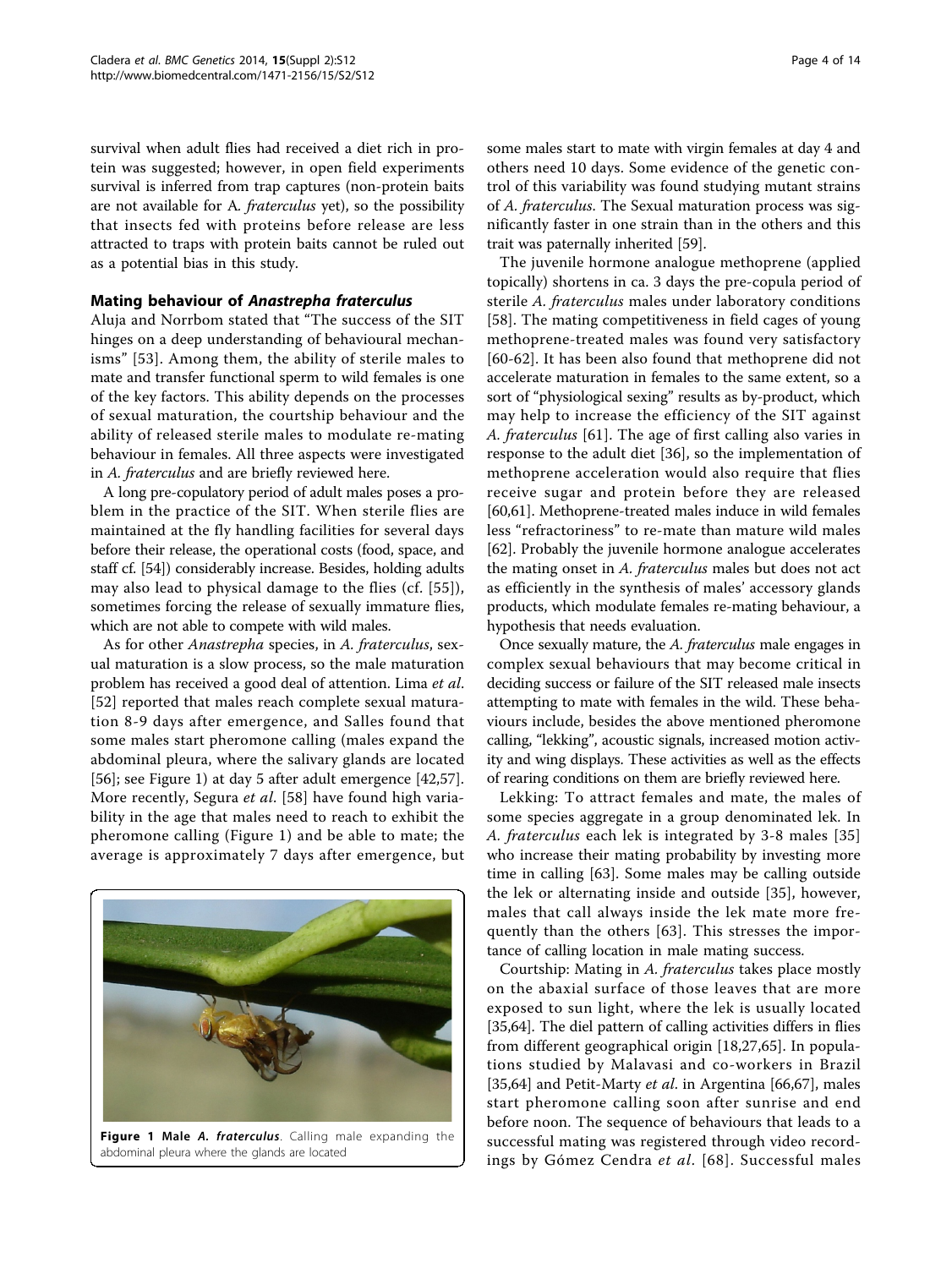generally reached copulation within 10 minutes after a female was in their proximity. Males that did not reach copulation exhibited some behavioural differences when compared with successful ones [[68\]](#page-12-0). Vibratory cues produced during calling are also involved in A. fraterculus courtship. Differences in the calling song among different populations might also be related to the existence of prezygotic isolation barriers [\[64,69,70\]](#page-12-0) (see below).

Chemical cues: A. fraterculus wild males attract females on the basis of chemical signals (sex pheromones), which may be important in mating success and compatibility between strains. The components of sex pheromones in extracts from salivary glands were studied by gas chromatography coupled with mass spectrometry [[71\]](#page-12-0). These studies show that A. fraterculus pheromone is a complex mixture of several compounds that vary largely in their relative amounts. The role of each of these compounds in courtship remains to be assessed, but differences in chemical profiles among different populations have been used to postulate the existence of pre-zygotic isolation barriers [[18](#page-11-0),[72](#page-12-0)].

Plant compounds: Plant compounds have been found to affect male courtship and, indirectly, male mating competitiveness in other Tephritidae species (cf. methyl-eugenol in some Bactrocera species or ginger root and orange essential oils in C. capitata [[73](#page-12-0)]). Exposure to guava fruit volatiles does enhance male mating success in laboratory A. fraterculus [\[74\]](#page-12-0). This response has been suggested to be associated to  $\alpha$ -copaene, a compound that has been known to strongly improve mating success in C. capitata and is present in low amount in guava fruit, although other compounds might also be involved.

Sexual success: In the SIT the external morphology may be relevant to the mating success of released sterile males. Sciurano et al. [[75](#page-12-0)] compared the multivariate phenotype between successful and unsuccessful males competing to copulate in caged trees ( see Figure 2). Specific traits, such as wing width and thorax length, were identified as most probable targets of sexual selection. Male mating success does not seem associated with size but rather to body shape. In fact, Segura et al. [[63](#page-12-0)] found no relationship between body size and mating success or the ability of males to integrate into leks; however, the "face width" was found to be negatively associated to copula duration and positively associated with latency (the time between fly release into the cage and copulation), and the "eye length" was positively associated with copula duration and probability to mate. Artificial rearing may have a side effect on the multivariate phenotype of A. fraterculus. In general, lab flies are larger and show reduced variance in body size related traits compared to flies from the wild. Specifically, lab males have wider head, longer eye and narrower wing than wild males [\[5\]](#page-10-0).



Figure 2 Female A. fraterculus. Approaching a male in an attempt to copulate (dot of color paint on the thorax for identification of flies in a caged tree)

Re-mating: The female propensity to mate again after the first copula may be very relevant for the implementation of any SIT programme. The first record of A. fraterculus remating behaviour was performed by Lima et al. [[52\]](#page-11-0) in Brazil, but most studies on the frequency and other details of this phenomenon were conducted in Argentina by Abra-ham et al. [[62,76](#page-12-0)-[78\]](#page-12-0). The most important conclusions of this research are that a long-lasting first mating and a protein-rich male diet may reduce re-mating [[77,78](#page-12-0)] and that female re-mating propensity seems to be associated to sperm depletion [\[76\]](#page-12-0). The amount of sperm stored by females is not affected by male irradiation, methoprene treatment, or protein intake. Interestingly for the application of the SIT, A. fraterculus from Argentina has a refractory period so long (16 to 19 days respectively for laboratory and wild females) as to be considered a functionally non-re-mating species [[76\]](#page-12-0).

## Irradiation dose for male sterilisation

The introduction of sterility in the females of the wild population is achieved following their mating with released males carrying dominant lethal mutations that have been induced in their sperm by radiation treatment [[79\]](#page-12-0). The SIT can only be effective if the irradiated male is able to perform all the functions of a normal fertile insect, mainly it must carry fully functional sperm that succeeds in fertilising eggs and initiating their development [\[79\]](#page-12-0). Radiation biology studies are essential within the SIT framework [[80](#page-12-0)]. In general, studies have focused on determining a radiation type (gamma or X) and a dose that guarantees full sterility of flies with no detrimental effect on males ability to inseminate wild fertile females. Environmental conditions (temperature, humidity, oxygen concentration, etc.) as well as the developmental stage, at which irradiation is carried out, have been also addressed for many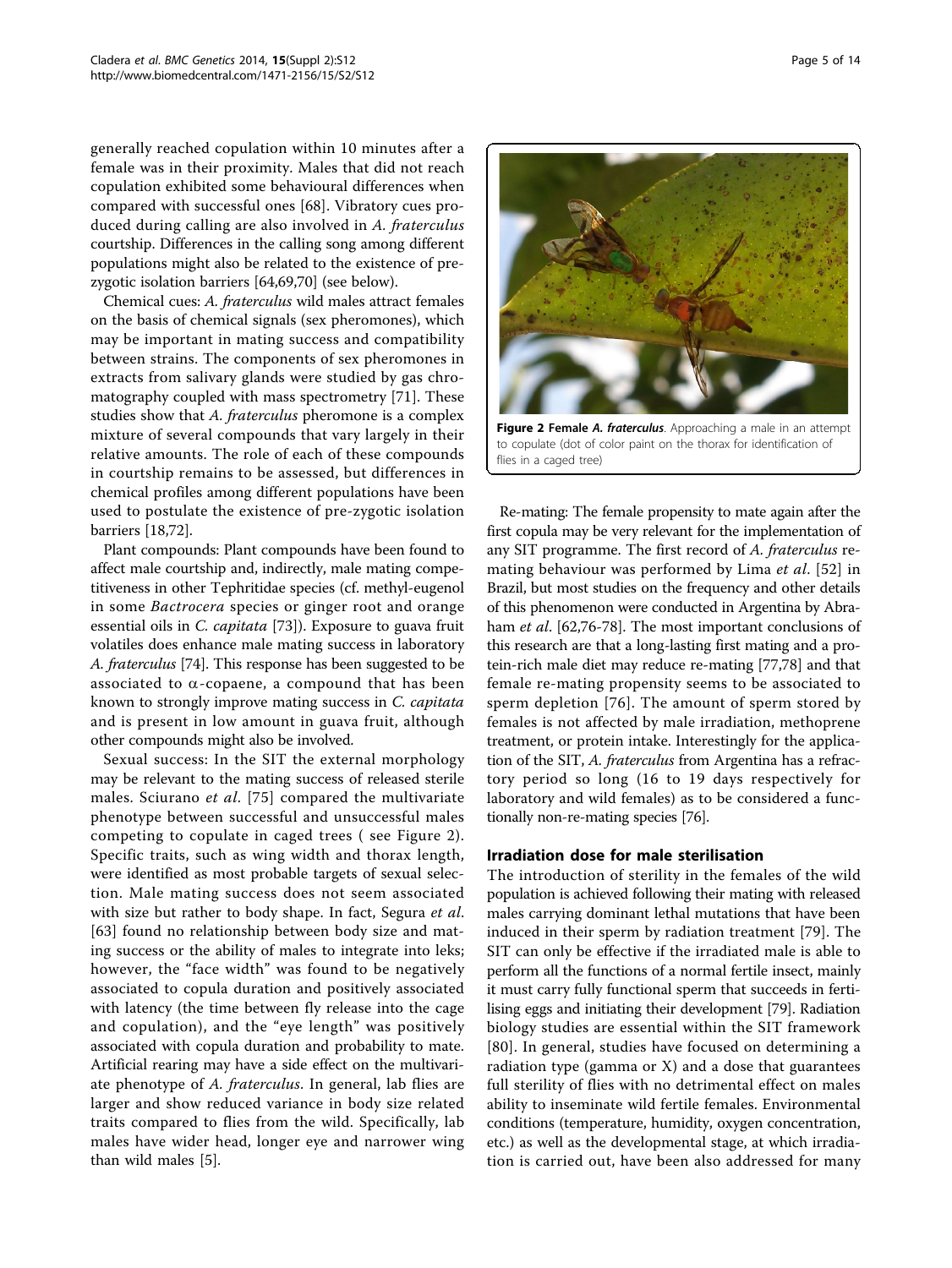species (see [\[81\]](#page-12-0)). Specifically for Tephritidae the average sterilisation dose reported (based on 21 species) was 63Gy [\[80\]](#page-12-0).

In this context, we review now some studies dealing with the effect of ionising radiation on sterilisation and development of A. fraterculus. On the Peruvian population a dose of 50 Gy induces sterility on males [[17\]](#page-11-0). Female sterility is induced with doses of 30 Gy, but 60 Gy are needed to completely stop egg laying [[17\]](#page-11-0). Allinghi et al. [[82\]](#page-12-0) showed that 60 Gy significantly reduce male fertility in flies from an Argentinian population, but complete male sterility requires a dose of 70 Gy, irrespectively of the age at which pupae were irradiated. In this study, 40 Gy were enough to suppress egg-laying in females.

Allinghi et al. also performed standard mating competitiveness tests in outdoor field cages (cf. IAEA [[83\]](#page-12-0)) where laboratory A. fraterculus males that were irradiated 48 h prior to emergence competed with fertile wild flies [[84\]](#page-12-0). They showed that irradiation affects neither the mating competitiveness of sterile males or females, nor the latency to mate. A mild effect of radiation was found on mating duration, as fertile flies mated for a significantly longer period of time. Males irradiated at 40 Gy produced incomplete sterility on wild fertile females, but at a dose of 70 Gy (or higher) more than 99.8% sterility is induced [\[84\]](#page-12-0). The protocol proposed by Allinghi et al. [[82,84\]](#page-12-0) (gamma radiation at a dose of 70 Gy, 48 h preceding emergence) was further evaluated to test irradiation effects on other important aspects related to the effectiveness of the SIT. So far, radiation has shown no effect on survival [[46](#page-11-0)], dispersal [[36\]](#page-11-0), sexual maturation [[58](#page-11-0)], mating competitiveness after juvenile hormone treatment [[60\]](#page-12-0) or re-mating behaviour [[62](#page-12-0)].

The effect of radiation on the development of the reproductive system of A. fraterculus was studied in male and female flies from Argentina [[85\]](#page-12-0). Irradiated females showed a marked reduction on the growth rate of the ovaries, which turns evident by day 4 after emergence. On the other hand, testis size was not affected by irradiation; however, the organisation of the testis is noticeably affected: the growth zone is reduced in size, spermatids are difficult to detect and become round-shaped (losing their normal triangular shape), the zone where sperm remains as a bundle becomes larger and, concurrently, the zone with free sperm is smaller [[85\]](#page-12-0). These findings have practical implications for the SIT because the differences in morphology and/or structure between sterile and fertile males can be used as a diagnostic tool to differentiate wild and mass-released laboratory male flies (when the fluorescent dye used to mark laboratory flies is not detectable). This diagnostic method arises as a by-product of sterilising flies with gamma radiation.

The current knowledge on radiation biology of A. fraterculus provides a good starting point for any control programme focused on this species. Nonetheless, the fact that the same radiation dose can affect flies in very different ways according to several biotic and abiotic parameters makes it reasonable to caution that assays, as those performed for the local morphotype in Argentina, should be replicated by other control programmes.

Another important venue of information that needs further research is the replacement of gamma irradiators by X-ray irradiators [[86\]](#page-12-0), as an alternative to deal with the difficulty to move radioisotopes across countries and the discontinuing in production of the Gamma Cell. (However, there are still some unsolved problems with X-ray irradiators: see IAEA Insect Pest Control Newsletter 81, July 2013). In any case, experimental approaches like the one followed by Bachmann [\[87](#page-12-0)], in which gamma rays and X-rays were compared will surely provide valuable information to support the future use of either type of ray.

#### Chromosomes of Anastrepha fraterculus

Chromosomal studies are important from different points of view. Cytological studies may provide critical information to identify cryptic species and detect polymorphisms, which may help to solve the A. fraterculus complex. A deep karyotypic analysis and a description of polytene chromosomes in Dipterans are valuable tools for identifying chromosome translocations (either spontaneous or induced) that can be used to develop genetic sexing strains.

The original description (1958) of chromosomes in A. fraterculus was performed by Mendes for a Brazilian population [\[88\]](#page-12-0). He reported that the chromosomal constitution of A. fraterculus is 10A+XX (females) and 10A+ XY (males), with terminal centromere localisations for all chromosomes, and somatic pairing between homologous [[88\]](#page-12-0). In 1962, Bush studied the metaphase chromosomes of A. fraterculus from Mexico, where the heteromorphic (sex) chromosome pair was not present [[89\]](#page-12-0). To explain the difference from Mendes result, Bush advanced the hypothesis that he was "more likely dealing with a sibling species" [[89\]](#page-12-0). Later, in 1987, again in Brazil, Solferini and Morgante [[90](#page-12-0)] confirmed the diploid number  $(2n = 12)$ and the distinction of X and Y sex chromosomes. Among the five pairs of acrocentric autosomes, one of them is described as "characteristically larger" than the others. These authors reported a polymorphism concerning the sex chromosomes and concluded that some of the morphs represent members of a complex of cryptic species. Also in Brazil, in 1996, Selivon [\[91\]](#page-12-0) separated samples of A. fraterculus from different places and hosts in two groups according to their isozyme patterns and showed that the two groups exhibited differences in the size of X and Y chromosomes. Further studies by the same author indicated that the two groups actually represent two cryptic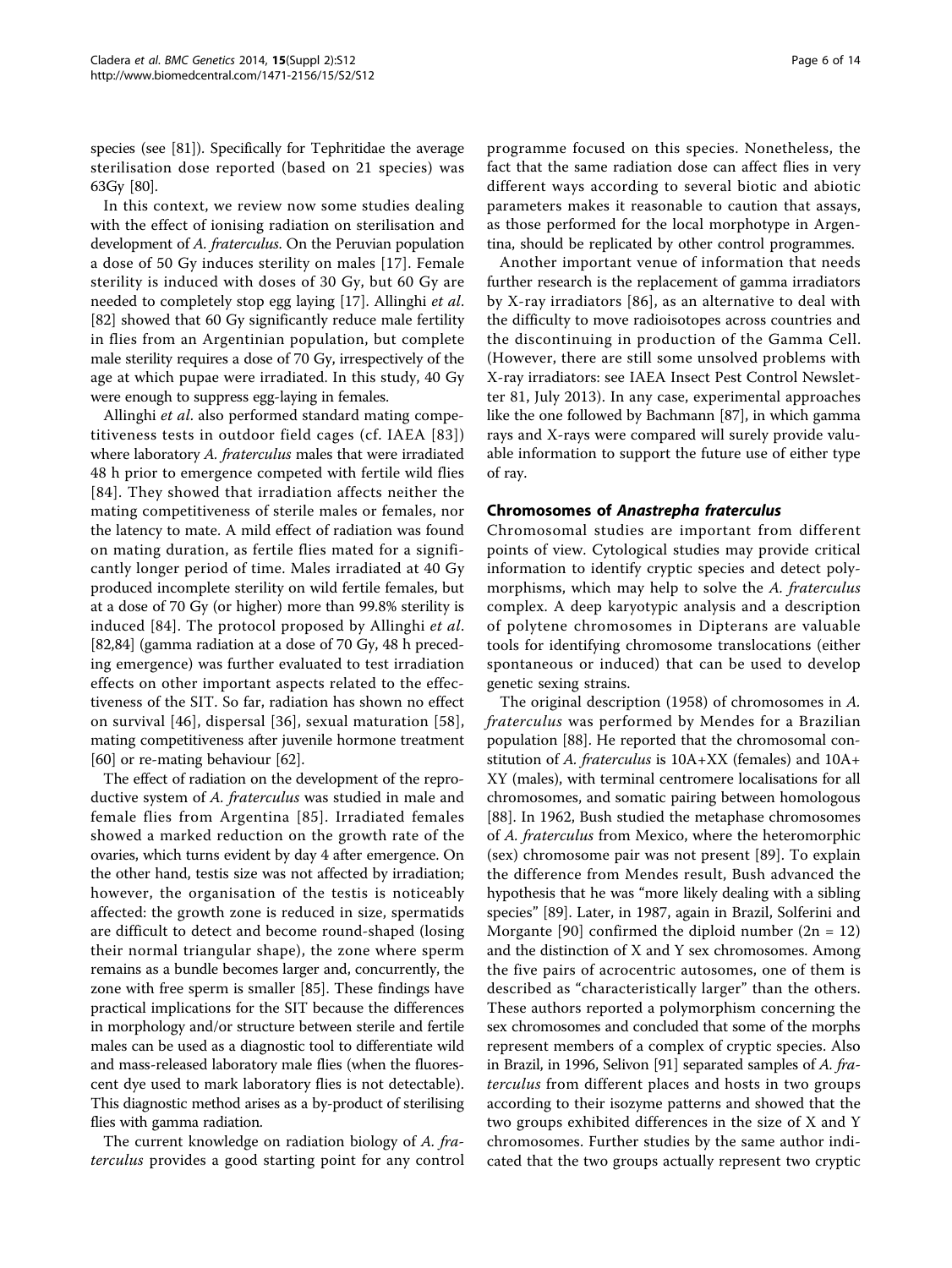species, naming them as A. sp.1 affine fraterculus and A. sp.2 affine fraterculus [\[28\]](#page-11-0). Also a probable third species in the A. fraterculus complex present in coastal locations of Brazil [[92\]](#page-12-0) and a fourth one from Ecuador [[92](#page-12-0)] were described. Recently, Goday et al. [\[29](#page-11-0)] have analysed the heterochromatin organisation in mitotic chromosomes of eight Anastrepha species, including the four putative members of the *fraterculus* complex, using fluorescent staining and C-banding. The supposed distribution of one of them, "sp1", includes Argentina [[29](#page-11-0)].

In Argentina, the initial report (in 1999 by Lifschitz et al.) of chromosomes of local populations of A. fraterculus [[93\]](#page-12-0) described a karyotype composed of five pairs of homomorphic and acrocentric autosomes, an acrocentric X chromosome and a small submetacentric Y chromosome whose length is approximately 2/3 of the X length (please refer to Figure 3). The autosomes were reported as almost indistinguishable from each other except for the longer chromosome 2 (Figure 3). C banding revealed two terminal blocks of heterochromatin in the X chromosome. The Y chromosome shows a pericentric C band. A detailed C-banding ideogram and an N-banding ideogram of this karyotype were published in 2003 [[94](#page-12-0)]. This karyotype was the prevalent in all the samples studied in Argentina. However, occasional polymorphism of the sex chromosomes was present [[94](#page-12-0)] (see also [[95](#page-12-0)]). Four morphological variants of the Y chromosome and five variants of the X chromosome were reported to be present at low frequency in different samples of several localities in Argentina [[93](#page-12-0),[96\]](#page-12-0).



Figure 3 Mitotic chromosomes of A. fraterculus. Somatic pairing of the five pairs of acrocentric autosomes, with the longer chromosome 2 in the center; the acrocentric X chromosome and the small sub metacentric Y chromosome are not paired

Laboratory strains carrying two different X and four different Y chromosomes, as well as two configurations for one of the autosomes, were later isolated. The viability and the survival for several generations of these strains as well as of individuals with different hybrid configurations [\[94\]](#page-12-0) proved that the different chromosomal configurations found in the A. fraterculus populations studied in Argentina do not represent any indication of reproductively separated species, but rather, mere examples of chromosome polymorphisms [\[95](#page-12-0)].

A study of mitotic metaphase in hybrids between A. fraterculus from Argentina and Peru was included by Cáceres et al. [[18\]](#page-11-0) in a multidisciplinary approach to investigate isolation between cryptic species of this complex. These two strains could be differentiated by the size and morphology of their mitotic sex chromosomes; the Argentinian strain had a large X-chromosome (XA) with two prominent C-bands located at two tips, one band being larger than the other. The Argentinian Ychromosome (YA) was smaller than the XA and also shows two C-bands, one on the proximal tip and the other in the sub-median region. In the Peruvian strain, both X- and Y-chromosomes were large and similar in size (XP and YP respectively). In the hybrid strain, some of the expected sex chromosome cytotypes (XAXP, XPXP, XAYA, XPYA, XAXA) were observed, as well as larvae with 13 chromosomes, either XXX or XXY, both with XA chromosomes [[18\]](#page-11-0).

The existence of giant (polytene) chromosomes present in the salivary glands of A. fraterculus was already reported in 1958 by Mendes [[88\]](#page-12-0), but it was not until 2009 when Giardini et al. [\[97\]](#page-12-0) provided the first pictures of the polytene chromosomes of A. fraterculus. They identified each chromosome on the basis of constant morphological structures (landmarks) and specific features (e.g., puffing pattern). The authors also performed an approximation to the linear map of polytene chromosomes following the customary labelling system. A simultaneous analysis of mitotic and polytene nuclei carried out to determine the sex of the larva showed that neither the number of polytene chromosomes nor their banding patterns differentiate males from females, indicating that sex chromosomes do not form polytene chromosomes in A. fraterculus [\[97](#page-12-0)].

Also the polytene chromosomes were observed in the study mentioned above on hybrids between A. fratercu-lus from Argentina and Peru [[18\]](#page-11-0). The banding patterns of the polytene chromosomes of the two parental strains were very similar, especially at the chromosome ends. The strain from Argentina showed very little polymorphism, whereas the Peruvian strain showed partial asynapsis and many inversions. The hybrids between strains (generations F1 and F2) confirmed significant similarities between both banding patterns as well as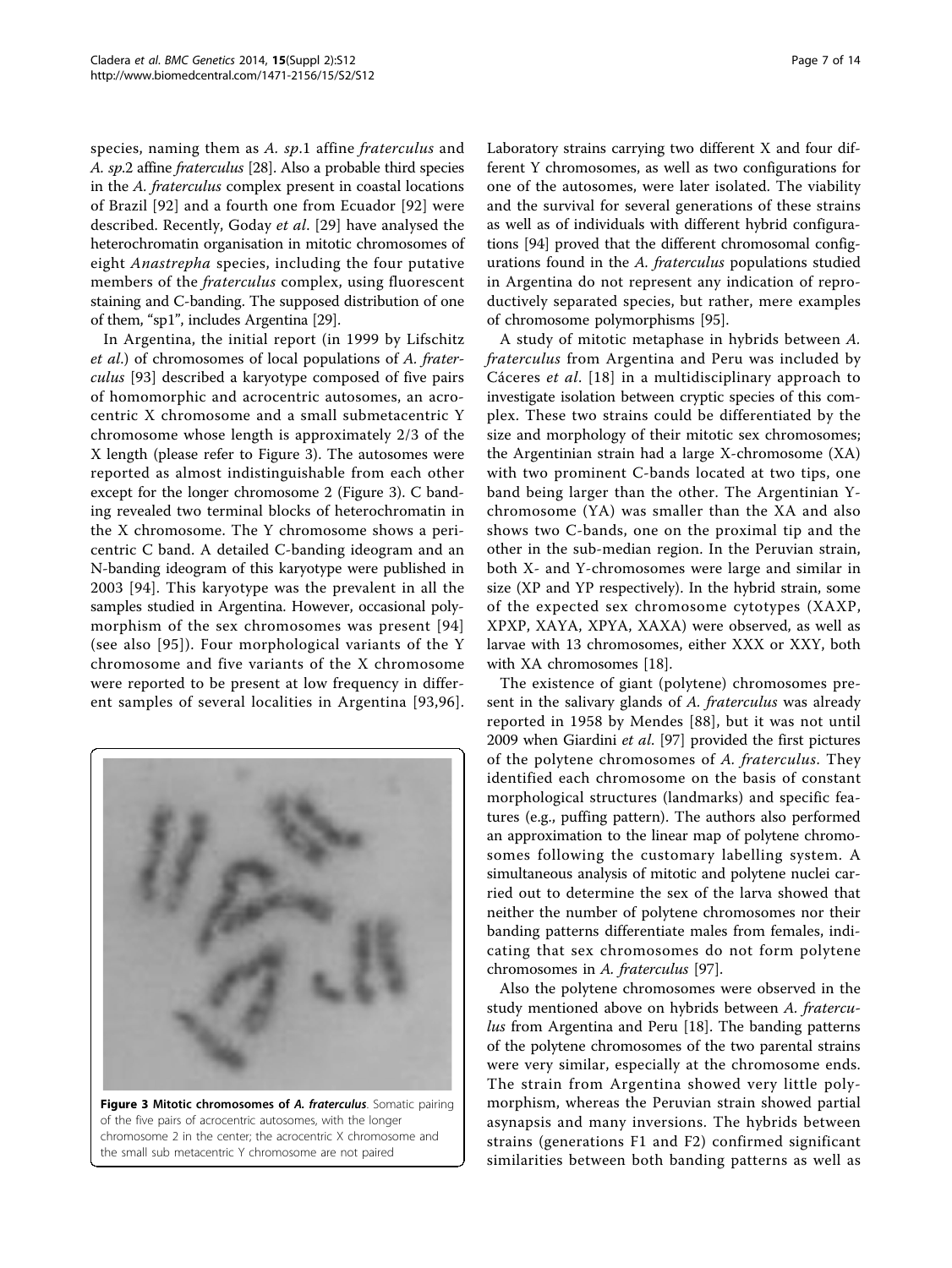ample asynapsis along the chromosome complement, notably in almost all chromosome ends. An extensive asynapsis similar to that observed in the F1 and F2 hybrids was present even in the 14th and 20th generations of the follow up hybrid strain indicating that this level of incompatibility between Argentinian and Peruvian strains is maintained across generations [\[18](#page-11-0)].

## Population genetics of Anastrepha fraterculus

Studies on population genetics of insect pests provide valuable information to on-going control actions and also for programmes that are under development and evaluation, as is the case of the SIT for A. fraterculus in Argentina. The research about the distribution of genetic variability in wild populations, their colonisation patterns and phylo-geography are important to understand biological related problems for the control of insect pest species. In addition, we need the genetic characterisation of laboratory populations and mass rearing strains used for experimental research and for the SIT, not only for the genetic identification of lab strains, but also for their differentiation from wild populations. This information about the insect pests is helpful to give a complete landscape of genetics and ecology of the species to be used by control programmes to develop or improve the monitoring of released insects. The essential tools in all these studies are the protein and molecular markers, which are going to be reviewed here.

Initial studies conducted by Morgante et al. in 1980 on A. fraterculus population from Brazil [[20](#page-11-0)] reported larger isozymes variation within this taxon than among other species of the genus. They postulated the existence of four morphologically indistinguishable groups within Brazilian A. fraterculus, with major differences between the northeastern and the southern populations. Allozyme frequency differences among Brazilian samples were not associated to the host plant [[35,](#page-11-0)[98\]](#page-12-0). Samples from northeastern Brazil were grouped by Steck [[99\]](#page-13-0) with others from coastal Venezuela, Central America, and Mexico; whereas southern Brazil samples were grouped with Andean Venezuela, and Peru [\[99\]](#page-13-0). The restriction fragment length polymorphism of a region of mitochondrial DNA amplified by PCR (mtDNA PCR+RFLP) was used to compare populations from Venezuela and Brazil, showing significant differences between lowland and Andean population. Both isozyme and mtDNA PCR +RFLP patterns confirmed a limited gene flow between southern and northern populations from Brazil [[100\]](#page-13-0). Using sequences of the large subunit ribosomal DNA (16S rDNA) of the mtDNA McPheron et al. [[101\]](#page-13-0) also found that samples of A. fraterculus from Brazil clustered separately from samples from Venezuela. Other authors, like Smith-Caldas et al. [[24\]](#page-11-0) studied the mtDNA variation using Cytochrome Oxidase (COI) gene sequences.

In the nominal species A. fraterculus, they distinguished 2 groups: 1) Andean populations that are separated from lowland Venezuelan populations and 2) Southern Brazilian population that is clustered together with the only population from Argentina that was included in the analysis.

In Argentina, although some A. fraterculus RAPD markers were reported in 1996 by Sonvico et al. [\[16\]](#page-10-0) and iso-zymes were used in 1999 by Alberti et al. [[102\]](#page-13-0) in a genetic structure study (see below), the first extensive population genetic study of A. fraterculus was reported in 2002 by Alberti et al. [[3\]](#page-10-0). Eight isozyme loci applied to nine populations from Argentina and restriction patterns of a PCR amplified mtDNA fragment (16S rDNA), studied in 11 Argentinian and one southern Brazilian populations, allowed these authors to arrive to the conclusion that all of these populations belong to the same species. Later Alberti et al. [[103](#page-13-0)] sequenced a 417 bp fragment of the mtDNA COI gene and found no correlation between haplotypes and the geographic distribution in Argentina, finding new evidence against the presence of more than one species in the surveyed territory.

At a finer scale, a population structure study from Argentina compared the variation within and between fruits in flies emerging from guava collected at Yuto, in the northwest of Argentina [[102\]](#page-13-0). The frequency of homozygote individuals was high, suggesting the existence of groups with a variable degree of genetic diversity, an unexpected genetic structure [[102](#page-13-0)]. Recently the internal structure of a population in Tucumán was analysed applying ISSR (inter simple sequence repeats markers, developed at the University of Buenos Aires by Paulin et al. [[104](#page-13-0)]). The variation within and among samples derived from different hosts was evaluated in relation to the chemical composition of these hosts by Oroño et al. [[105\]](#page-13-0). The adaptation to plant chemistry appears to produce population differentiation. Besides, the differentiation is stronger between populations exploiting sympatric synchronic hosts differing in chemical composition than between populations that exploit hosts fruiting in succession [\[105](#page-13-0)].

Hopefully microsatellite markers, recently developed for A. fraterculus by Lanzavecchia et al. [\[106\]](#page-13-0), may reveal higher levels of polymorphism in populations of this species than any other molecular tool so far available. About 140 regions analysed and 14 microsatellite loci selected already revealed remarkably high genetic variability in the four populations (two wild and two lab strains) used to test the markers in Argentina. These markers may also be used to study the genetic changes suffered by a wild population of A. fraterculus during the process of intro-duction into artificial rearing. Scannapieco et al. [[107](#page-13-0)] demonstrated loss of genetic variability across the first few generations during the domestication process, similarly as described for other Tephritidae species [[108](#page-13-0),[109](#page-13-0)].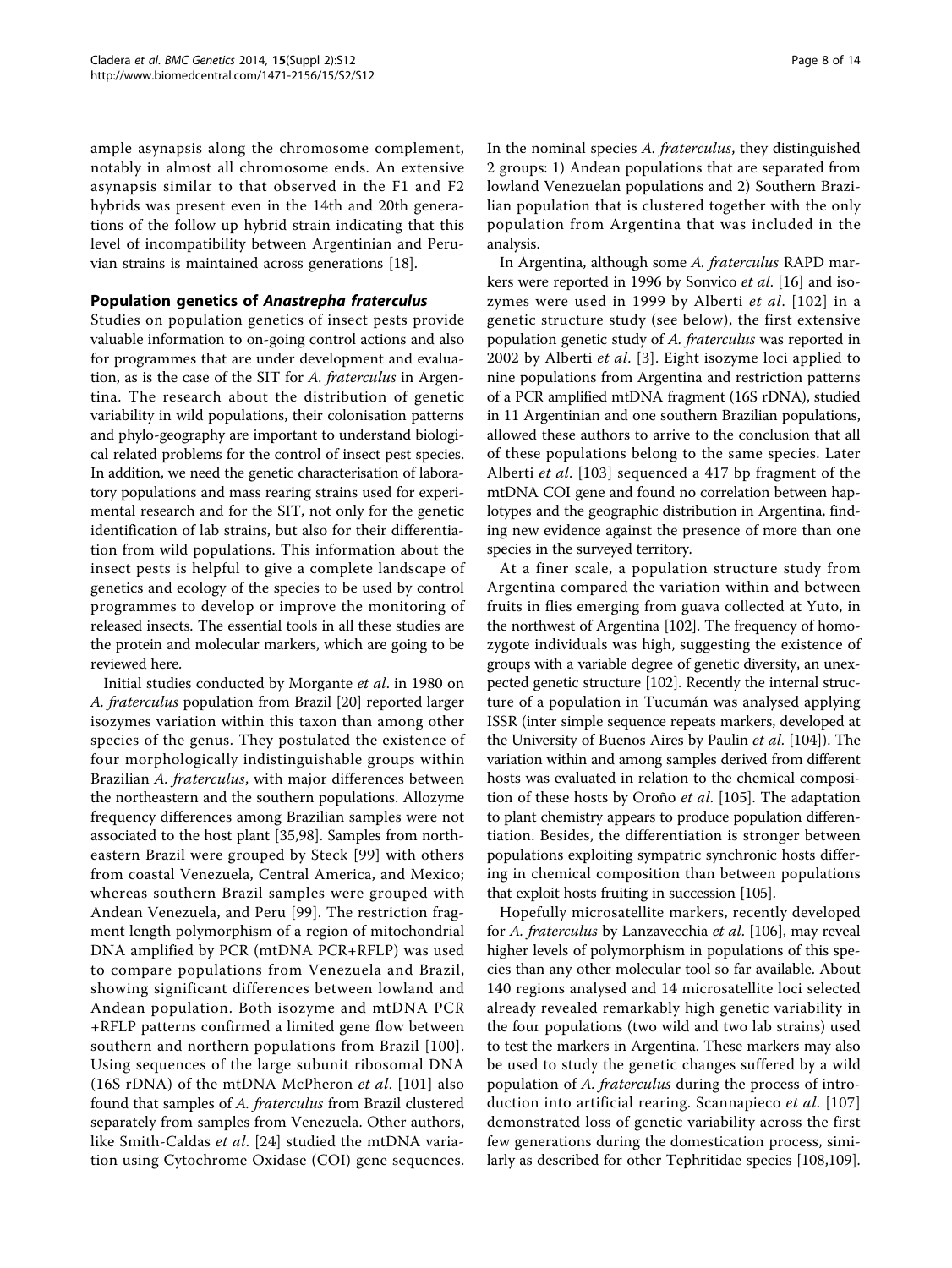These new microsatellite markers are currently being applied in our laboratory to the analysis of the genetic diversity in wild A. fraterculus populations from Argentina and Brazil.

We showed here some genetic and molecular tools used to characterise A. fraterculus at species and intra species levels with emphasis on information recorded from specific geographic regions in Argentina. One important challenge for the future will be to perform wider studies and careful analysis of population genetics with application of standardised methodology and the development of common DNA markers available to all researchers in the Americas to facilitate comparisons across borders. This knowledge would ensure having a complete picture of A. fraterculus genetics, information needed for the development and implementation of the SIT in this species.

#### Anastrepha fraterculus isolation barriers

In relation to the successful implementation of a SIT programme to control A. fraterculus in South America, the problem requiring most urgent attention lies in the existence of cryptic species. Whitten and Mahon [\[110\]](#page-13-0) clearly explain this situation: If we are dealing with a group of distinct species or even subspecies with limited interbreeding, each taxon must be treated separately for the SIT, since sterile males must be competitive with the field males in seeking female mates; the situation of the cryptic species could be even worse if the mating barriers are undetected because of the lack of relevant biological knowledge [[110](#page-13-0)]. For this reason, the existence of at least seven cryptic species within the "Anastrepha fraterculus complex" [\[111\]](#page-13-0) has become an incentive for the research on the existence of reproductive barriers and isolation mechanisms, as well as the degree of gene flow among them.

Pre-zygotic as well as post-zygotic isolation mechanisms among cryptic species of the A. fraterculus complex have been described. For instance, A. fraterculus sp. 1 and A. fraterculus sp. 2 from Brazil were crossed by Selivon *et al.* obtaining some reduction in the F1 egg hatch and sex ratio distortion [\[112](#page-13-0)]. In a larger experiment (including populations from Argentina, Brazil, Colombia and Peru), Vera et al. showed pre-mating isolation between flies from Peru and the other three populations, as well as between flies from Piracicaba (São Paulo, Brazil) and Argentina [\[27](#page-11-0)]. Moreover, flies from these two latter origins mate preferentially early in the morning, while Colombian flies mate late in the afternoon, and Peruvian flies mate preferentially around noon [[27](#page-11-0)]. High levels of mating isolation were also found among Mexican, Peruvian and the Brazilian-1 morphotypes [[113\]](#page-13-0). Here, the differences in morphology and genetics were correlated with the existence of limited gene flow, and post-zygotic mechanisms were also

detected; however, their relative contribution to reproductive isolation was lower than pre-zygotic barriers [[113](#page-13-0)].

The mechanisms behind the pre- and post-zygotic isolation barriers in the A. fraterculus complex are not well understood. In the previously mentioned study of hybrids between strains from Argentina and Peru [[18](#page-11-0)], Cáceres et al. have found differences both in quality and quantity of certain parental pheromone compounds. Hybrid males' pheromone has been found to be a mix of the parental pheromones [[18,](#page-11-0)[114](#page-13-0)]. Interestingly, parental females did not discriminate between the males of their own strain and hybrid males [[18\]](#page-11-0), but hybrid females showed a marked preference for hybrid males [[114](#page-13-0)]. In the chromosomes section, we have already mentioned extensive asynapsis in this hybrid between the Argentinian and Peruvian strains, suggesting significant genetic differentiation [\[18](#page-11-0)].

Petit Marty et al. [[66](#page-12-0),[67](#page-12-0)] confronted A. fraterculus flies from extreme regions (NOA and NEA) inside Argentina. The authors determined the frequency of homotypic and heterotypic crosses in a large experiment under field cage conditions. No evidence of sexual incompatibility was found, either pre-zygotic [[67](#page-12-0)] or post-zygotic [[66](#page-12-0)]. These studies confirmed the presence of a single A. fraterculus biological entity in Argentina. In an attempt to delimit the boundaries of this morphotype that inhabits Argentina and extends to southern Brazil, Rull et al. [[113](#page-13-0)] carried out pre- and post-zygotic tests, including two populations from Rio Grande do Sul, Brazil (Vacaria and Pelotas) and one population from Argentina (Tucumán), and found no evidence of sexual isolation among these populations, making a valuable contribution to the definition of the area occupied by this morphotype.

## The sterile insect technique and Anastrepha fraterculus

The idea of releasing insects of pest species to introduce sterility into wild populations, and thus control them, goes historically back to the 1930s and 1940s (see [\[115](#page-13-0)] for a review). The SIT is "a method of pest control using area-wide inundative release of sterile insects to reduce reproduction in a field population of the same species" [[116\]](#page-13-0). Essentially, the SIT involves rearing a very large number of target species individuals, exposing them to ionising radiation (or chemosterilants) to induce sexual sterility and then releasing them into the target population where the sterile males mate with wild females preventing them from reproducing.

There are technical requirements as well as management and logistical prerequisites for a SIT programme to succeed [\[117\]](#page-13-0). The technical requirements are: availability of baseline data to develop an appropriate strategy, adequate competitiveness of the sterile males, mating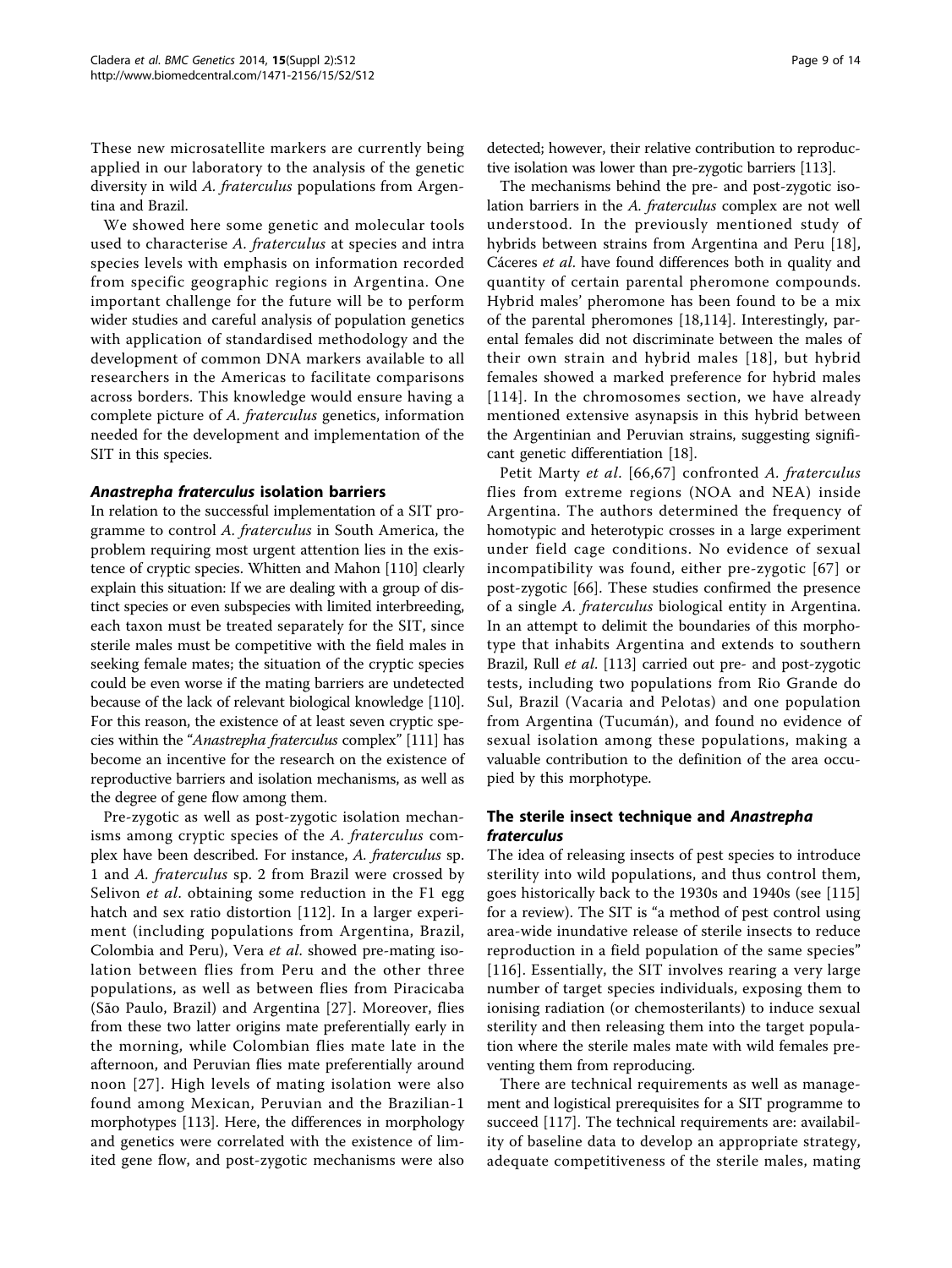compatibility between the strain used for release and the target population, assurance and persistence of the quality of the released strain and sound monitoring [\[117\]](#page-13-0). The management / logistical prerequisites are: commitment of all stakeholders, enough resources (funding, manpower and institutional capacity), flexible and independent management structure with dedicated full time staff, independent programme reviews, continuity in the implementation of critical programme components, data analysis plus feedback mechanisms, and public education and awareness [[117](#page-13-0)]. For the existence of an A. fraterculus SIT programme in Argentina, we must say that presently most of the management prerequisites are still missing. In contrast, nearly all technical requirements have been fulfilled or are about to be.

The different aspects of the SIT have been thoroughly gathered in the book by Dyck, Hendrichs and Robinson [[118](#page-13-0)]. There, the following technical components of the SIT are reviewed : 1) population and behavioural ecology, 2) mass rearing of the insect, 3) sterilisation with radiation, 4) quality of the sterile insect, 5) processes of supply, emergence and release, 6) monitoring of sterile and wild insects, and 7) a procedure for declaring the pest free status. In connection with the development of the SIT for A. fraterculus in Argentina most of these issues have been treated in the preceding sections; so we quickly retrieve them here in the aforementioned context.

Several genetic aspects of A. fraterculus populations from Argentina have been investigated [\[3](#page-10-0)[,102,103,105,106\]](#page-13-0), dispersal distances have been estimated [\[33-36\]](#page-11-0) and the components of a successful sexual competitiveness dissected [[5,](#page-10-0)[63,75](#page-12-0)]. Estimating the fluctuations in the target population, the number of sterile males to be released, the density and the mortality rates are recommended by Ito and Yamamura [\[119\]](#page-13-0). These estimations for A. fraterculus are still missing.

Artificial-rearing of A. fraterculus has been investigated [[12,13](#page-10-0),[45\]](#page-11-0), the research on diet and nutritional requirements has also advanced [[48\]](#page-11-0). But the up-scaling process to reach the production levels needed for the SIT has not been focus of research so far. Some of the issues that should be addressed are: facility design, environmental concerns, strain management, automation, sex separation, marking and storage [[120](#page-13-0)].

Sterilisation with radiation of the A. fraterculus present in Argentina has been obtained [[82](#page-12-0),[84,85\]](#page-12-0); the absorbed dose ensuring that treated insects are sufficiently sterile and yet able to compete for mates with wild insects is 70 Gy, applied 48 h before adult emerge. It is known that the oxygen level during irradiation influences both the absorbed dose required for sterilisation and the viability of irradiated insects [[80](#page-12-0)]. However, irradiation in anoxia has not been investigated in this system up to now.

Quality, in terms of the ability of the insect to survive, interact with its environment, locate, mate and fertilise females of the target population has been tested for artificially reared A. fraterculus in field-cage tests under seminatural conditions, where sterile males have to compete with wild males for wild females [[36,46](#page-11-0),[58,](#page-11-0)[60](#page-12-0),[62\]](#page-12-0). However, a compartmentalised system of bioassays for quality parameters assessment in the factory (cf. [[121](#page-13-0)]) has not been completed yet.

Supply, emergence and release processes of the SIT for A. fraterculus were not investigated so far. Dowel, Worley and Gomes [[122](#page-13-0)] recommend rearing insects in modules because this system offers flexibility and increases safety, compared to housing all the rearing process in a single building. Alternatively insects can be produced from purchased eggs or, adult insects may be obtained from specialised satellite facilities [[122](#page-13-0)]. The release of sterile insects may be via static-release receptacles, ground-release systems or from the air, but aircraft guided by GPS and computer controlled release of chilled sterile insects has proved to be most efficient [\[122\]](#page-13-0).

A number of technical tools to monitor sterile A. fraterculus after released in the field, for instance sexual competitiveness [[12](#page-10-0)], survival [\[36,46\]](#page-11-0), mobility, dispersal [[33](#page-11-0)-[36\]](#page-11-0), etc. are already available. However, research is still needed on the evaluation of sterility induced in the wild population. This is the most important parameter to be monitored according to Vreysen [[123\]](#page-13-0), because it provides the best evidence that the release of sterile insects causes changes in the density of the target insect.

Declaring an area to be pest free is not easy. In the case of A. fraterculus there is an obvious need of research on the subject. For instance Barclay, Hargrove, Clift and Meats [[124](#page-13-0)] proposed a procedure involving models to deal with null trapping results and to help verify that pests are no longer present after control actions are stopped. These models depend on knowledge of the efficiency and the area of attractiveness of the traps. Above all, the most urgent need in the development of the SIT for A. fraterculus is finding a specific lure and designing a specific trap.

#### Future research on Anastrepha fraterculus

The isolation and characterisation of specific microsatellite markers for A. fraterculus [\[106\]](#page-13-0) opens a wide door to perform genetic analyses in wild populations of this pest. Valuable information on their genetic structure, dispersion patterns, and distribution of genetic variants is foreseen. In addition, these molecular markers will help in the species elucidation within the A. fraterculus complex (J Silva, S Lanzavecchia and others, work in progress).

These markers are also useful for exploring changes in the genetic variability suffered by a wild population of A. fraterculus during adaptation to artificial rearing [[107\]](#page-13-0). A complete picture of the dynamics of genetic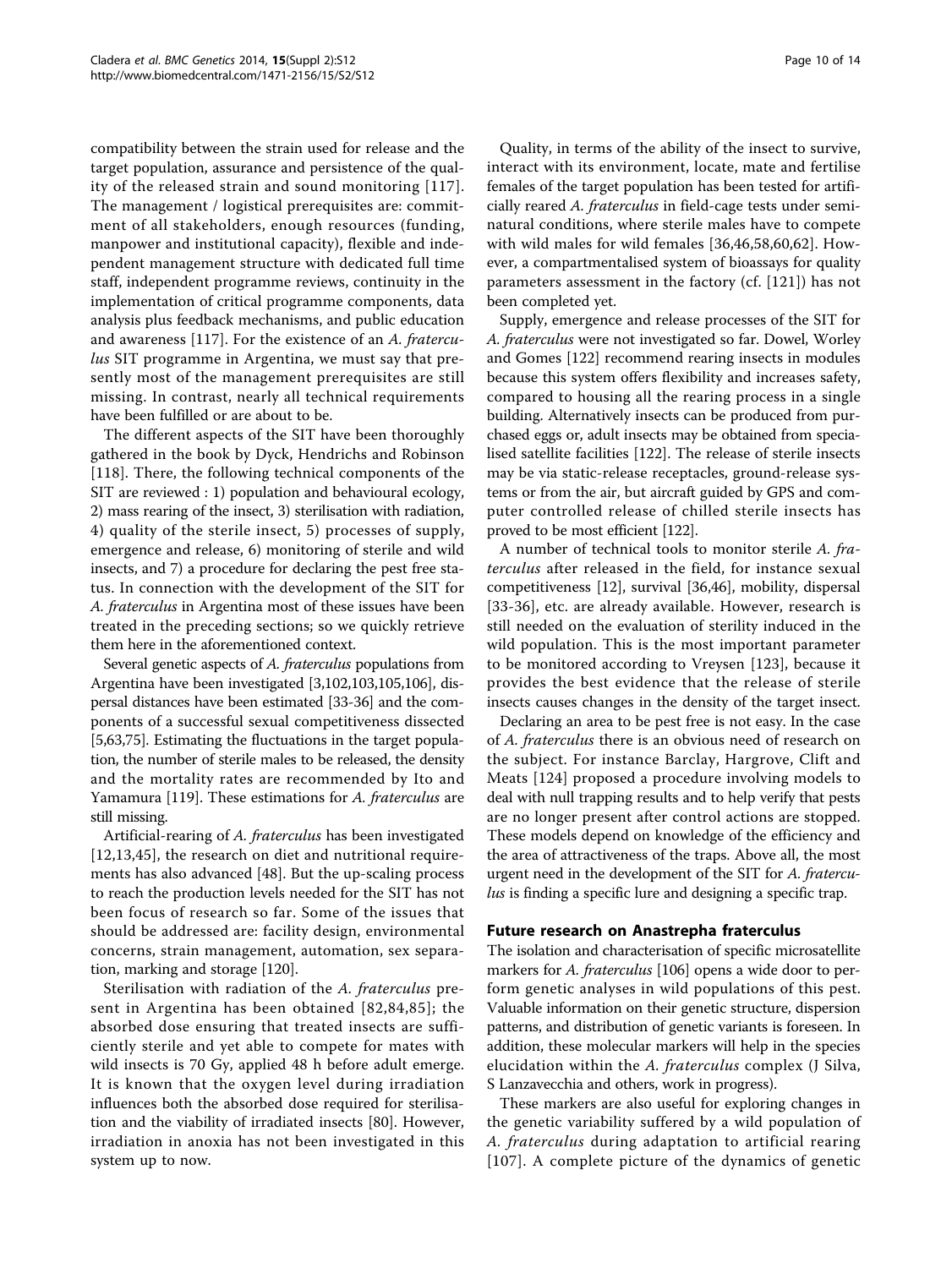<span id="page-10-0"></span>variability changes during laboratory adaptation should provide better quality control protocols for factory strains of this pest.

The extended asynapsis shown in the polytene chromosomes of F1 and F2 hybrids between two cryptic species [\[18](#page-11-0)] indicate an interesting venue of future research in the clarification of different entities in the A. fraterculus complex. This will be possible after a detailed map (presently under progress by Giardini, Zacharopoulou and others) becomes available.

Several genes involved in sex determination have been characterised in A. fraterculus and other Anastrepha species [\[125](#page-13-0)-[128\]](#page-13-0). The elucidation of the mechanism driving early embryos to either the female or the male developmental pathway (see [\[129](#page-13-0)]) should be an obvious target of future research.

Key pheromone components of courtship and their roles as attractants to the two sexes have been overlooked in A. fraterculus. This information has several implications, such as understanding the basis of increased sexual performance after aroma exposure or protein supply, the identification of compounds that may act as sexual isolation barriers and the development of artificial attractants for mass-trapping programmes.

Genetic drift and artificial selection associated with rearing conditions could have detrimental effects on the ability of laboratory males to compete for mating in nature. This ability should be assessed in mass-rearing facilities to determine the quality of released males. A better understanding of the courtship behaviour in A. fraterculus could also help to understand the basis of the reproductive isolation between different morphotypes (cf. [[70](#page-12-0)]).

The exact number and distribution of each entity in the A. fraterculus complex is not known. This knowledge would be extremely important to understand the real structure of the complex and to design effective control methods based on the SIT. About the barriers for reproduction between morphotypes, future research might address subjects as reproductive barriers at the micro-scale (cf. [\[105](#page-13-0)]), the role of sex pheromones and cuticle hydrocarbons in the recognition of sexes, or the role that Wolbachia might be playing in the build-up of reproductive barriers between members of the A. fraterculus complex.

#### Competing interests

The authors declare that they have no competing interests.

#### Aknowledgements

The careful critical reading by Don McInnis, Kostas Bourtzis and an anonymous reviewer are much appreciated. Grants from the following agencies are acknowledged: Agencia Nacional Promoción Ciencia y Técnica: through PIC 1320-2010 (to DFS). International Atomic Energy Agency: though RC 15745 (to SBL). Universidad Buenos Aires, through UBACYT 2011- 2014 Nº 20020100100557 (to JCV).

This article has been published as part of BMC Genetics Volume 15 Supplement 2, 2014: Development and evaluation of improved strains of insect pests for SIT. The full contents of the supplement are available online at<http://www.biomedcentral.com/bmcgenet/supplements/15/S2>. Publication of this supplement was funded by the International Atomic Energy Agency. The peer review process for articles published in this supplement was overseen by the Supplement Editors in accordance with BioMed Central's peer review guidelines for supplements. The Supplement Editors declare that they have no competing interests.

#### Authors' details <sup>1</sup>

<sup>1</sup>Instituto Genética EA Favret, Instituto Nacional Tecnología Agropecuaria, 1686 Hurlingham, Provincia Buenos Aires, Argentina. <sup>2</sup>Departamento Ecología, Genética y Evolución, Facultad Ciencias Exactas y Naturales, Universidad Buenos Aires; 1428 Ciudad Autónoma Buenos Aires, Argentina. <sup>3</sup>Instituto de Ecología, Genética y Evolución de Buenos Aires, Consejo Nacional de Investigaciones Científicas y Técnicas, Buenos Aires, Argentina.

#### Published: 1 December 2014

#### References

- 1. Vergani AR: Distribución geográfica de las moscas de los frutos en la Argentina. IDIA 1956, 99:1-5.
- 2. Cabrera A, Willink A: Biogeografía de América Latina. Secretaría General de la organización de los Estados Americanos. Serie de Biología. In Monogr Científicas la OEA OEA. Buenos Aires, Argentina 1980.
- 3. Alberti AC, Rodriguero MS, Gómez-Cendra PV, Saidman BO, Vilardi JC: Evidence indicating that Argentine populations of Anastrepha fraterculus (Diptera: Tephritidae) belong to a single biological species. Ann Entomol Soc Am 2002, 95:505-512.
- 4. Segura DF, Vera MT, Cagnotti CL, Vaccaro N, De Coll O, Ovruski SM, Cladera JL: Relative Abundance of Ceratitis capitata and Anastrepha fraterculus (Diptera: Tephritidae) in Diverse Host Species and Localities of Argentina. Ann Entomol Soc Am 2006, 99:70-83.
- 5. Gómez-Cendra PV, Segura DF, Alberti AC, Vilardi JC: Morphometric trait differentiation between a wild and a mass-reared population of Anastrepha fraterculus (Diptera: Tephritidae). Int J Trop Insect Sci 2014.
- 6. Salles LAB: Estratificacao vertical da incidencia de Anastrepha fraterculus (Wied.) em fruteiras no sul do Brasil. An da Soc Entomológica do Bras 1995, 24:423-428.
- 7. Steck GJ: Taxonomic status of Anastrepha fraterculus. South Am Fruit Fly, Anastrepha Frat (Weid); Adv Artif rearing, taxonimic status Biol Stud IAEA-TECDOC-1064 Vienna, Austria: IAEA; 1999.
- 8. Norrbom AL: Host plant database for Anastrepha and Toxotrypana (Diptera: Tephritidae: Toxotrypani) 2004, CD - not a journal.
- 9. Ovruski SM, Schliserman P, Aluja M: Native and introduced host plants of Anastrepha fraterculus and Ceratitis capitata (Diptera: Tephritidae) in northwestern Argentina. J Econ Entomol 2003, 96:1108-1118.
- 10. IAEA: The South American Fruit Fly, Anastrepha Fraterculus (Wied.); Advances in Artificial Rearing, Taxonomic Status and Biological Studies IAEA-TECDOC-1064 Vienna, Austria: IAEA; 1999.
- 11. Ortíz G: Potential use of the sterile insect technique against the South American fruit fly. South Am Fruit Fly. Anastrepha Frat (Weid): Ady Artif rearing taxonimic status Biol Stud IAEA-TECDOC-1064 Vienna, Austria: IAEA; 1999, 121-130.
- 12. Vera MT, Abraham S, Oviedo A, Willink E: Demographic and quality control parameters of Anastrepha fraterculus (Diptera: Tephritidae) maintained under artificial rearing. Florida Entomol 2007, 90:53-57.
- 13. Salles LAB: Metodología de criaçao de Anastrepha fraterculus (Wied, 1830) (Diptera: Tephritidae) em dieta artificial em laboratorio. An da Soc Entomológica do Bras 1992, 21:479-486.
- 14. Salles LAB: Influencia do fotoperiodo no desenvolvimento de Anastrepha fraterculus (Wied., 1830) (Diptera: Tephritidae). An da Soc Entomológica do Bras 1993, 22:47-55.
- 15. Salles LAB: Emergencia dos adultos de Anastrepha fraterculus durante o outono e inverno em Pelotas, RS. An da Soc Entomológica do Bras 1993, 22:63-69.
- 16. Sonvico A, Manso FC, Quesada-Allue LA: Discrimination between the immature stages of Ceratitis capitata and Anastrepha fraterculus (Diptera: Tephritidae) populations by random amplified polymorphic DNA polymerase chain reaction. J Econ Entomol 1996, 89:1208-1212.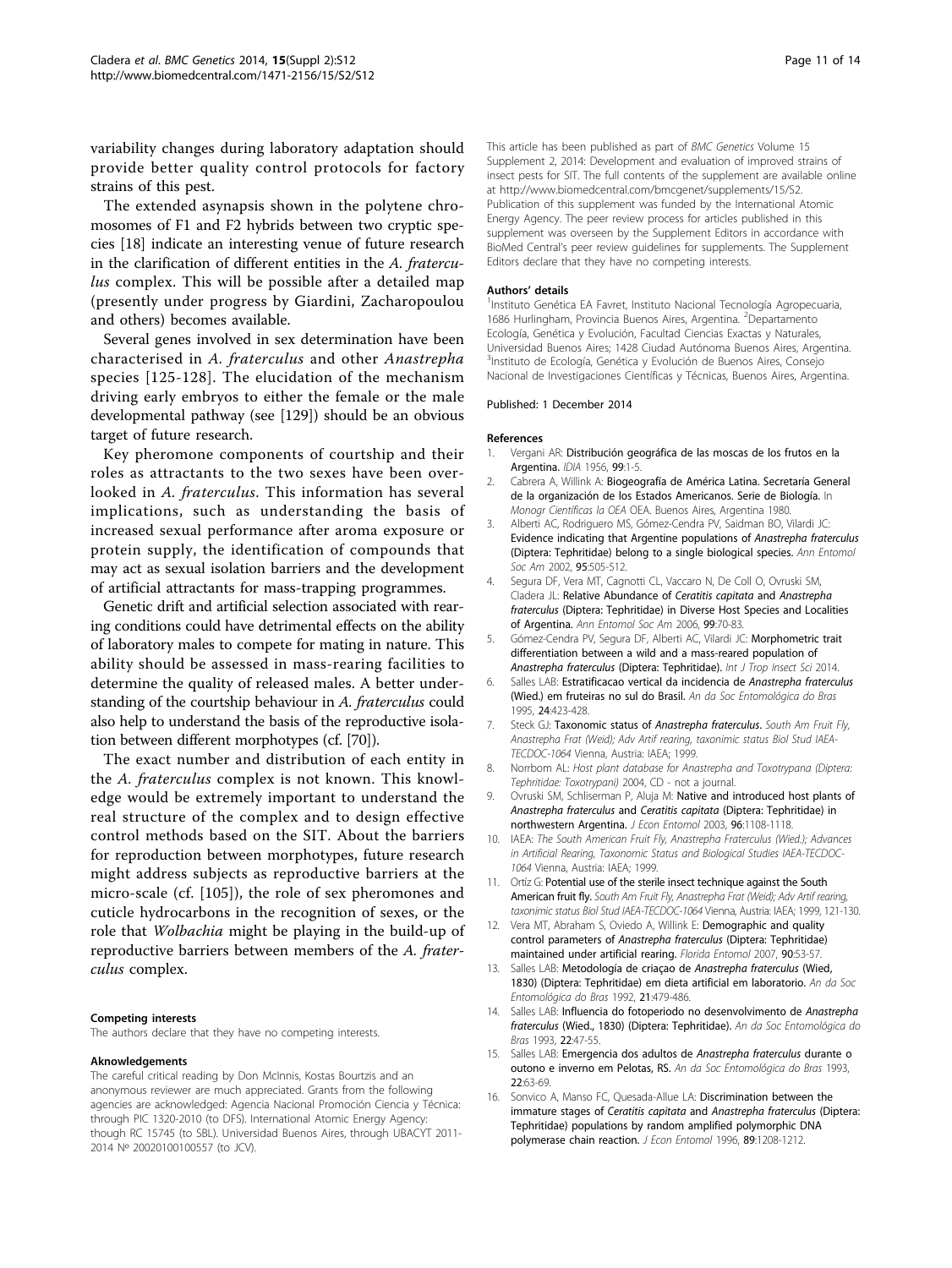- <span id="page-11-0"></span>17. González Bachini J: Irradiación de Anastrepha fraterculus (Wied.). Rev Peru Entomol 1971, 14:77-79.
- 18. Cáceres C, Segura DF, Vera MT, Wornoayporn V, Cladera JL, Teal PEA, Sapountzis P, Bourtzis K, Zacharopoulou A, Robinson AS: Incipient speciation revealed in Anastrepha fraterculus (Diptera; Tephritidae) by studies on mating compatibility, sex pheromones, hybridization, and cytology. Biol J Linn Soc 2009, 97:152-165.
- 19. Stone A: The fruitflies of the genus Anastrepha. USDA Misc Publ 1942, 439:112.
- 20. Morgante JS, Malavasi A, Bush GL: Biochemical systematics and evolutionary relationships of neotropical Anastrepha. Ann Entomol Soc Am 1980, 73:622-630.
- 21. Malavasi A, Morgante JS: Population genetics of Anastrepha fraterculus (Diptera, Tephritidae) in different hosts: Genetic differentiation and heterozygosity. Genetica 1983, 60:207-211.
- 22. Selivon D, Morgante JS, Perondini ALP: Egg size, yolk mass extrusion and hatching behavior in two cryptic species of Anastrepha fraterculus (Wiedemann) (Diptera, Tephritidae). Brazilian J Genet 1997, 20:587-594.
- 23. Dos Santos P, Uramoto K, Matioli SR: Experimental hybridization among Anastrepha species (Diptera: Tephritidae): production and morphological characterization of F1 hybrids. Ann Entomol Soc Am 2001, 94:717-725.
- 24. Smith-Caldas MR, McPheron BA, Silva JG, Zucchi RA: Phylogenetic relationships among species of the fraterculus group (Anastrepha: Diptera: Tephritidae) inferred from DNA sequences of mitochondrial cytochrome oxidase I. Neotrop Entomol 2001, 30:565-573.
- 25. Rocha LS, Selivon D: Studies on highly repetitive DNA in cryptic species of the Anastrepha fraterculus complex (Diptera: Tephritidae). In Proc 6th Int Symp fruit flies Econ importance, Stellenbosch, South Africa, 6-10 May 2002. Irene, South Africa: Isteg Scientific Publications;Barnes BN 2004:415-418.
- 26. Hernández-Ortiz V, Gómez-Anaya JA, Sánchez A, McPheron BA, Aluja M: Morphometric analysis of Mexican and South American populations of the Anastrepha fraterculus complex (Diptera: Tephritidae) and recognition of a distinct Mexican morphotype. Bull Entomol Res 2004, 94:487-499.
- 27. Vera MT, Cáceres C, Wornoayporn V, Islam A, Robinson AS, De La Vega MH, Hendrichs J, Cayol J-P: Mating incompatibility among populations of the South American fruit fly Anastrepha fraterculus (Diptera: Tephritidae). Ann Entomol Soc Am 2006, 99:387-397.
- 28. Selivon D, Perondini ALP, Morgante JS: A genetic morphological characterization of two cryptic ppecies of the Anastrepha fraterculus complex (Diptera: Tephritidae). Ann Entomol Soc Am 2005, 98:367-381.
- 29. Goday C, Selivon D, Perondini ALP, Greciano PG, Ruiz MF: Cytological characterization of sex chromosomes and ribosomal DNA location in Anastrepha species (Diptera, Tephritidae). Cytogenet Genome Res 2006, 114:70-76.
- 30. Silva JG, Barr NB: Recent advances in molecular systematics of Anastrepha Schiner. In Proc 7th Int Symp Fruit Flies Econ Importance 10-15 Sept 2006, Salvador Brazil. Volume September. Biofábrica Moscamed Brasil; Sugayama RL, Zucchi RA, Ovruski SM, Sivinski J 2008:13-28.
- 31. Lance DR, McInnis DO: Biological basis of the sterile insect technique. In Sterile Insect Tech Princ Pract Area-Wide Integr Pest Manag. Dordrecht, The Netherlands: Springer;Dyck VA, Hendrichs J, Robinson AS 2005:.
- 32. Cáceres C, McInnis DO, Shelly TE, Jang EB, Robinson AS, Hendrichs J: Quality management systems for fruit fly (Diptera: Tephritidae) sterile insect technique. Florida Entomol 2007, 90:1-9.
- 33. Fletcher BS: Life history strategies of tephritid fruit flies. In Fruit Flies Their Biol Nat Enemies Control. Volume Volume 3B. Amsterdam: Elsevier;Robinson AS, Hooper G 1989.
- 34. Malavasi A, Morgante JS: Adult and larval population fluctuation of Anastrepha fraterculus and its relationship to host availability. Environ Entomol 1981, 10:275-278.
- 35. Malavasi A, Morgante JS, Prokopy RJ: Distribution and activities of Anastrepha fraterculus (Diptera: Tephritidae) flies on host and nonhost trees. Ann Entomol Soc Am 1983, 76:286-292.
- 36. Utgés ME: Supervivencia y dispersión en moscas de los frutos del género Anastrepha (Diptera: Tephritidae): efecto de la alimentación post-teneral Universidad de Buenos Aires; 2012.
- 37. Barros MD, Novaes M, Malavasi A: Estudos do comportamento de oviposicáo de Anastrepha fraterculus (Wiedemann, 1830) (Díptera, Tephritidae) em condicoes naturais e de laboratorio. An da Soc Entomológica do Bras 1983, 12:243-247.
- 38. Prokopy RJ, Malavasi A, Morgante JS: Oviposition deterring pheromone in Anastrepha fraterculus flies. J Chem Ecol 1982, 8:763-771.
- 39. González Bachini J: Crianza masal de Anastrepha fraterculus (Wied). Rev Peru Entomol 1971, 14:71-76.
- 40. Cardoso V V, Ferreira MP, Montagner JM, Fernández CG, Moreira JC, Oliveira AK: The effects of constant and alternating temperatures on the reproductive potential, life span, and life expectancy of Anastrepha fraterculus (Wiedemann) (Diptera: Tephritidae). Brazilian J Biol 2002, 62:775-786.
- 41. Alama D: Ensayos para determinar niveles de oviposicion de Anastrepha fraterculus (Wied.) sobre fruta y dispositivos artificiales. In South Am Fruit Fly, Anastrepha Frat (Weid); Adv Artif rearing, taxonimic status Biol Stud IAEA-TECDOC-1064. Vienna, Austria;IAEA 1999:.
- 42. Salles LAB: Biology of Anastrepha fraterculus. South Am Fruit Fly, Anastrepha Frat (Weid); Adv Artif rearing, taxonimic status Biol Stud IAEA-TECDOC-1064 Vienna, Austria: IAEA; 1999.
- 43. Manso FC: Breeding technique of Anastrepha fraterculus (Wied.) for genetic studies. South Am Fruit Fly, Anastrepha Frat (Weid); Adv Artif rearing, taxonimic status Biol Stud IAEA-TECDOC-1064 Vienna, Austria: IAEA; 1999.
- 44. Nuñez Bueno L, Guzman Dueñas R: Avances sobre la cria artificial de Anastrepha fraterculus (Wied.) (Diptera: Tephritidae) en Colombia. In South Am Fruit Fly, Anastrepha Frat (Weid); Adv Artif rearing, taxonimic status Biol Stud IAEA-TECDOC-1064. Vienna, Austria: IAEA;IAEA 1999.
- 45. Jaldo HE, Gramajo C, Willink E: Mass rearing of Anastrepha fraterculus (Diptera: Tephritidae): a preliminary strategy. Florida Entomol 2001, 84:716-718.
- 46. Gómez-Cendra PV, Segura DF, Allinghi A, Cladera JL, Vilardi JC: Comparison of longevity between a laboratory strain and a natural population of Anastrepha Fraterculus (Diptera: Tephritidae) under field cage conditions. Florida Entomol 2007, 90:147-153.
- 47. Tsitsipis JA: Nutrition. In Fruit Flies: Their Biology, Natural Enemies and Control, Vol 3A - (World Crop Pests; 3A). Netherlands: Elsevier Science Publishers;Robinson AS, Hooper G 1989:103-119.
- 48. Oviedo A, Nestel D, Papadopoulos NT, Ruiz MJ, Prieto SC, Willink E, Vera MT: Management of protein intake in the fruit fly Anastrepha fraterculus. J Insect Physiol 2011, 57:1622-1630.
- 49. Shelly TE, Whittier TS, Kaneshiro K: Sterile Insect Release and the Natural Mating System of the Mediterranean Fruit Fly, Ceratitis capitata (Diptera: Tephritidae). Ann Entomol Soc Am 1994, 87:470-481.
- 50. Lance DR, McInnis DO, Rendón P, Jackson CG: Courtship among sterile and wild Ceratitis capitata (Diptera: Tephritidae) in field cages in Hawaii and Guatemala. Ann Entomol Soc Am 2000, 93:1179-1185.
- 51. Benedict MQ, Robinson AS: The first releases of transgenic mosquitoes: an argument for the sterile insect technique. Trends Parasitol 2003, 19:349-355.
- 52. Lima IS, House PE, Salles LAB: Reproductive behaviour of the south American fruit fly Anastrepha fraterculus (Diptera: Tephritidae): laboratory and field studies. Physiol Entomol 1994, 19:271-277.
- 53. Aluja M, Norrbom AL: Fruit Flies (Tephritidae): Phylogeny and Evolution of Behavior. Boca Raton, USA: CRC Press;, 1 2000.
- Enkerlin W: Guidance for Packing, Shipping, Holding and Release of Sterile Flies in Area-Wide Fruit Fly Control Programmes. Food & Agriculture Org; 2007.
- 55. Teal PEA, Gomez-Simuta Y: Juvenile hormone: action in regulation of sexual maturity in Caribbean fruit flies and potential use in improving efficacy of sterile insect control technique for tephritid fruit flies. Int Organ Biol Integr Control Bull 2002, 25:1-15.
- 56. Nation JL: The structure and development of two sex specific glands in male Caribbean fruit flies. Ann Entomol Soc Am 1974, 67:731-734.
- 57. Salles LAB: Behaviour of Anastrepha fraterculus. South Am Fruit Fly Anastrepha Frat (Weid); Adv Artif rearing, taxonimic status Biol Stud IAEA-TECDOC-1064 IAEA. Vienna, Austria; 1999.
- 58. Segura DF, Utgés ME, Liendo MC, Rodríguez MF, Devescovi F, Vera MT, Teal PEA, Cladera JL: Methoprene treatment reduces the pre-copulatory period in Anastrepha fraterculus (Diptera: Tephritidae) sterile males. J Appl Entomol 2013, 137:19-29, Special Issue: Improving Sterile Male Performance in Fruit Fly SIT Programmes.
- 59. Peralta PA, Milla FH, Cladera JL: Aportes a la Técnica de Insecto Estéril: Una cepa de Anastrepha fraterculus (Diptera: Tephritidae) con maduración sexual temprana. Rev Investig Agropecu INTA 2014, 40.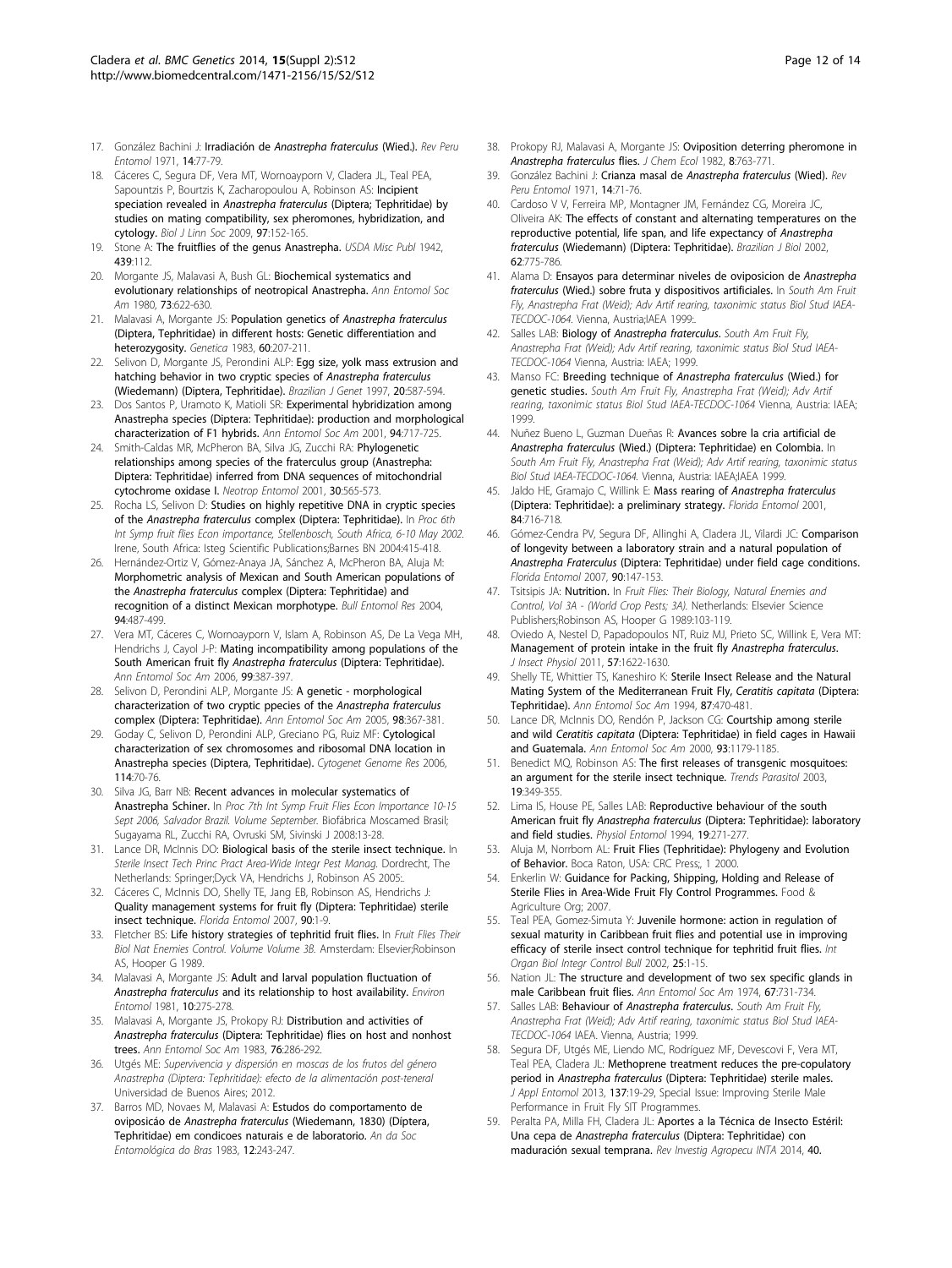- <span id="page-12-0"></span>60. Liendo MC, Devescovi F, Bachmann GE, Utgés ME, Abraham S, Vera MT, Lanzavecchia SB, Bouvet JP, Gómez-Cendra PV, Hendrichs J, Teal PEA, Cladera JL, Segura DF: Precocious sexual signalling and mating in Anastrepha fraterculus (Diptera: Tephritidae) sterile males achieved through juvenile hormone treatment and protein supplements. Bull Entomol Res 2013, 103:1-13.
- 61. Segura DF, Cáceres C, Vera MT, Wornoayporn V, Islam A, Teal PEA, Cladera JL, Hendrichs J, Robinson AS: Enhancing mating performance after juvenile hormone treatment in Anastrepha fraterculus : a differential response in males and females acts as a physiological sexing system. Entomol Exp Appl 2009, 131:75-84.
- 62. Abraham S, Liendo MC, Devescovi F, Peralta PA, Yusef V, Ruiz J, Cladera JL, Vera MT, Segura DF: Remating behavior in Anastrepha fraterculus (Diptera: Tephritidae) females is affected by male juvenile hormone analog treatment but not by male sterilization. Bull Entomol Res 2013, 103:310-317.
- 63. Segura DF, Petit-Marty N, Sciurano R, Vera MT, Calcagno G, Allinghi A, Gómez-Cendra PV, Cladera JL, Vilardi JC: Lekking behavior of Anastrepha fraterculus (Diptera: Tephritidae). Florida Entomol 2007, 90:154-162.
- 64. Morgante JS, Malavasi A, Prokopy RJ: Mating behavior of wild Anastrepha fraterculus (Diptera: Tephritidae) on a caged host tree. Florida Entomol 1983, 66:234-241.
- 65. Aluja M, Piñero J, Jácome I, Díaz-Fleischer F, Sivinski J: Behavior of flies in the genus Anastrepha (Trypetinae: Toxotrypanini). In Fruit Flies Phylogeny Evol Behav. Boca Raton, USA: CRC Press;Aluja M, Norrbom AL 2000:375-408.
- 66. Petit-Marty N, Vera MT, Calcagno G, Cladera JL, Vilardi JC: Lack of postmating isolation between two populations of Anastrepha fraterculus from different ecological regions in Argentina. In Proc 6th Int Symp fruit flies Econ importance, Stellenbosch, South Africa, 6-10 May 2002. Irene, South Africa: Isteg Scientific Publications;Barnes BN 2004:.
- 67. Petit-Marty N, Vera MT, Calcagno G, Cladera JL, Segura DF, Allinghi A, Rodriguero MS, Gómez-Cendra PV, Viscarret MM, Vilardi JC: Sexual behavior and mating compatibility among four populations of Anastrepha fraterculus (Diptera: Tephritidae) from Argentina. Ann Entomol Soc Am 2004, 97:1320-1327.
- 68. Gómez-Cendra PV, Calcagno G, Belluscio L, Vilardi JC: Male courtship behavior of the South American fruit fly, Anastrepha fraterculus, from an Argentinean laboratory strain. J Insect Sci 2011, 11:175.
- 69. Mankin RW, Malavasi A, Aquino C: Acoustical comparisons of calling songs from Anastrepha species in Brazil. In Fruit Fly Pests A World Assess Their Biol Manag.. 1 edition. Florida, USA: St. Lucie Press;McPheron BA, Steck GJ 1996:37-42.
- 70. Joachim-Bravo IS, Laumann R, Dias VS, Passos Roriz AK, Petitinga CSCD, Jordão Paranhos BA, Malavasi A: Analysis of Ecological Speciation among Anastrepha Fraterculus Populations from Brazil through Behavioral and Demographic Parameters. 2013.
- 71. Lima IS, House PE, Stevens IRD: Volatile components from the salivary glands of calling males of the South American fruit fly, Anastrepha fraterculus: partial identification and behavioral activity. In Fruit Fly Pests A World Assess Their Biol Manag.. 1 edition. Florida, USA: St. Lucie Press; McPheron BA, Steck GJ 1996:107-113.
- 72. Břízová R, Mendonça AL, Vanícková L, Mendonça AL, Da Silva CE, Tomčala A, Jordão Paranhos BA, Dias VS, Joachim-Bravo IS, Hoskovec M, Kalinová B, Do Nascimento RR: Pheromone Analyses of the Anastrepha fraterculus ( Diptera: Tephritidae ) Cryptic Species Complex. Florida Entomol 2013, 96:1107-1115.
- 73. Pereira R, Yuval B, Liedo P, Teal PEA, Shelly TE, McInnis DO, Hendrichs J: Improving sterile male performance in support of programmes integrating the sterile insect technique against fruit flies. J Appl Entomol 2013, 137:178-190.
- 74. Vera MT, Ruiz MJ, Oviedo A, Abraham S, Mendoza M, Segura DF, Kouloussis NA, Willink E: Fruit compounds affect male sexual success in the South American fruit fly, Anastrepha fraterculus (Diptera: Tephritidae). J Appl Entomol 2013, 137:2-10.
- 75. Sciurano R, Segura DF, Rodriguero MS, Gómez-Cendra PV, Allinghi A, Cladera JL, Vilardi JC: Sexual Selection on Multivariate Phenotypes in Anastrepha fraterculus (Diptera: Tephritidae) From Argentina. Florida Entomol 2007, 90:163-170.
- 76. Abraham S, Goane L, Rull J, Cladera JL, Willink E, Vera MT: Multiple mating in Anastrepha fraterculus females and its relationship with fecundity and fertility. Entomol Exp Appl 2011, 141:15-24.
- 77. Abraham S, Goane L, Cladera JL, Vera MT: Effects of male nutrition on sperm storage and remating behavior in wild and laboratory Anastrepha fraterculus (Diptera: Tephritidae) females. J Insect Physiol 2011, 57:1501-1509.
- 78. Abraham S, Goane L, Cladera JL, Vera MT: Factors affecting Anastrepha fraterculus female receptivity modulation by accessory gland products. J Insect Physiol 2012, 58:1-6.
- 79. Robinson AS: Genetic basis of the sterile insect technique. In Sterile Insect Tech Princ Pract Area-Wide Integr Pest Manag. Dordrecht, The Netherlands: Springer;Dyck VA, Hendrichs J, Robinson AS 2005:.
- 80. Bakri A, Metha K, Lance DR: Sterilizing insects with ionizing radiation. In Sterile Insect Tech Princ Pract Area-Wide Integr Pest Manag. Dordrecht, The Netherlands: Springer;Dyck VA, Hendrichs J, Robinson AS 2005:.
- 81. Bakri A, Heather N, Hendrichs J, Ferris I: Fifty years of radiation biology in entomology: lessons learned from IDIDAS. Ann Entomol Soc Am 2005, 98:1-12.
- 82. Allinghi A, Gramajo C, Willink E, Vilardi JC: Induction of sterility in Anastrepha fraterculus (Diptera: Tephritidae) by gamma radiation. Florida Entomol 2007, 90:96-102.
- 83. FAO/IAEA/USDA: Manual for Product Quality Control and Shipping Procedures for Sterile Mass-Reared Tephritid Fruit Flies, Version 5.0. Vienna, Austria; 2003.
- 84. Allinghi A, Calcagno G, Petit-Marty N, Gómez-Cendra PV, Segura DF, Vera MT, Cladera JL, Gramajo C, Willink E, Vilardi JC: Compatibility and competitiveness of a laboratory strain of Anastrepha fraterculus (Diptera: Tephritidae) after irradiation treatment. Florida Entomol 2007, 90:27-32.
- Bartolucci AF, Vera MT, Yusef V, Oviedo A: Morphological characterization of the reproductive system of irradiated Anastrepha fraterculus. In Proc 7th Int Symp Fruit Flies Econ Importance 10-15 Sept 2006, Salvador Brazil. Volume September 2006. Biofábrica Moscamed Brasil;Sugayama RL, Zucchi RA, Ovruski SM, Sivinski J 2008:45-52.
- 86. Mastrangelo T, Parker AG, Jessup A, Pereira R, Orozco-Dávila D, Islam A, Dammalage T, Walder JMM: A new generation of  $\times$  ray irradiators for insect sterilization. J Econ Entomol 2010, 103:85-94.
- 87. Bachmann GE: Establecimiento de dosis de radiación de larvas de Anastrepha fraterculus (Diptera: Tephritidae) para la cría y liberación del parasitoide Diachasmimorpha longicaudata (Hymenoptera: Braconidae). Universidad de Buenos Aires; 2011.
- 88. Mendes LOT: Observacoes citologicas em moscas das frutas. Bragantia 1958, 17:29-39.
- 89. Bush GL: The cytotaxonomy of the larvae of some Mexican fruit flies in the genus Anastrepha. Psyche (Stuttg) 1962, 68:87-101.
- 90. Solferini VN, Morgante JS: Karyotype study of eight species of Anastrepha (Diptera: Tephritidae). Caryologia 1987, 40:229-241.
- 91. Selivon D: Estudo sobre a diferenciação populacional em Anastrepha fraterculus (Wiedemann) (Diptera: Tephritidae). Universidade de Sao Paulo; 1996.
- 92. Selivon D, Vretos C, Fontes L, Perondini ALP: New variant forms in the Anastrepha fraterculus complex (Diptera: Tephritidae). In Proc 6th Int Symp fruit flies Econ importance, Stellenbosch, South Africa, 6-10 May 2002. Stellenbosch, South Africa: Isteg Scientific Publications;Barnes BN 2004:253-258.
- 93. Lifschitz E, Manso FC, Basso A: Karyotype study of the South American Fruit-Fly, Anastrepha fraterculus (Wied.) in Argentina. South Am Fruit Fly, Anastrepha Frat (Weid); Adv Artif rearing, taxonimic status Biol Stud IAEA-TECDOC-1064 Vienna, Austria: IAEA; 1999.
- 94. Basso A, Sonvico A, Quesada-Allue LA, Manso FC: Karyotypic and molecular identification of laboratory stocks of the South American fruit fly Anastrepha fraterculus (Wied) (Diptera: Tephritidae). J Econ Entomol 2003, 96:1237-1244.
- 95. Basso A, Manso FC: Are Anastrepha fraterculus chromosomal polymorphisms an isolation barrier? Cytobios 1998, 93:103-111.
- 96. Manso FC, Basso A: Notes on the present situation of Anastrepha fraterculus in Argentina. In South Am Fruit Fly, Anastrepha Frat (Weid); Adv Artif rearing, taxonimic status Biol Stud IAEA-TECDOC-1064. Vienna, Austria;IAEA 1999.
- 97. Giardini MC, Milla FH, Manso FC: Structural map of the polytene chromosomes from the salivary glands of South American fruit fly Anastrepha fraterculus Wied. (Diptera, Tephritidae). Caryologia 2009, 62:204-212.
- 98. Morgante JS, Malavasi A: Genetic variability in populations of the South-American fruit fly Anastrepha fraterculus (Tephritidae). Rev Bras Genet 1985, 8:241-247.